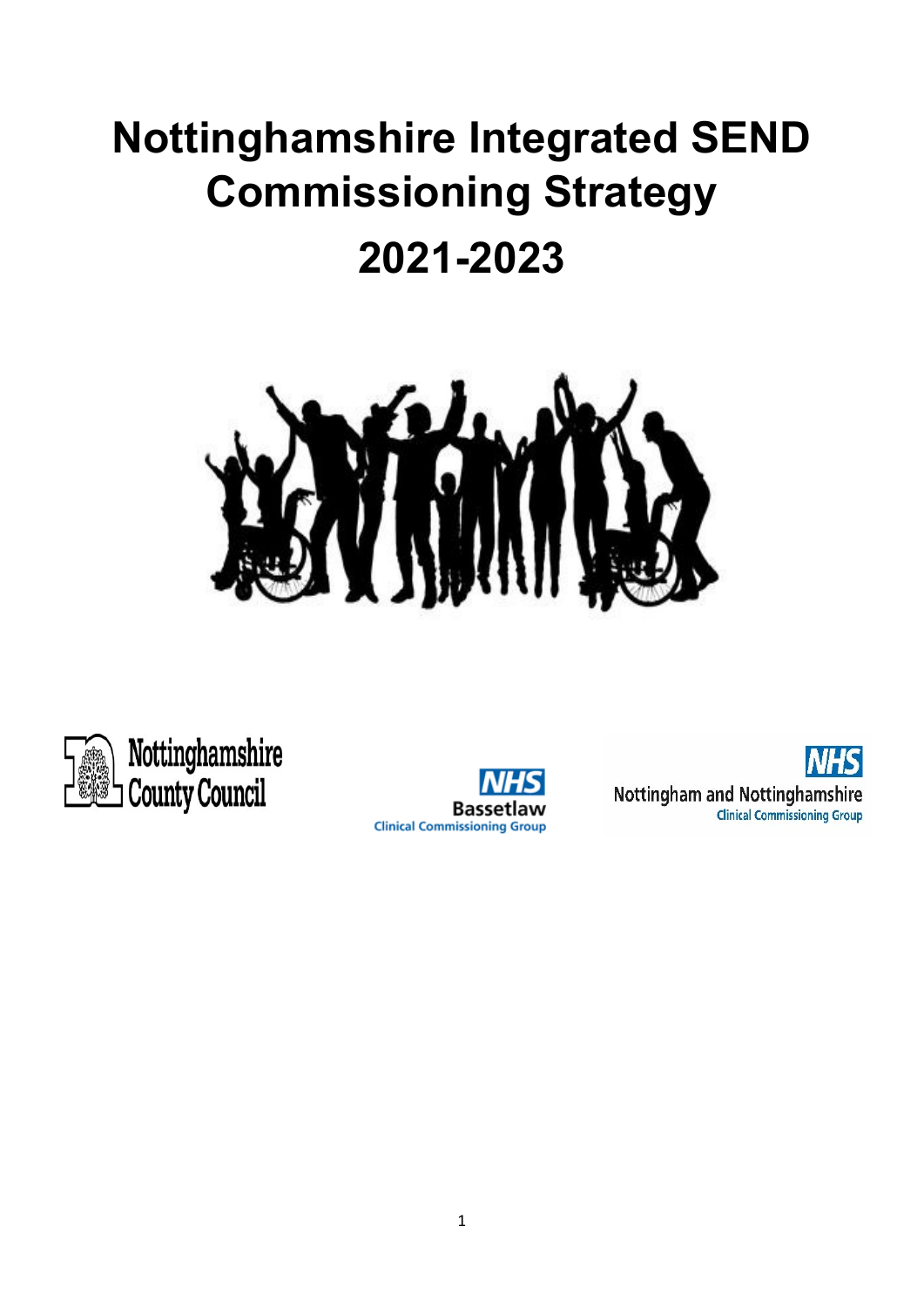## **Contents** Page

| 1. Introduction                                        | 3  |
|--------------------------------------------------------|----|
| 2. Glossary                                            | 4  |
| 3. Background                                          | 4  |
| 4. What is Commissioning?                              | 4  |
| 5. Needs Assessment - Key Messages                     | 6  |
| 6. Governance                                          | 7  |
| 7. Engagement with children, young people and families | 7  |
| 8. Key achievements - 2017-2019                        | 12 |
| 9. Commissioning priorities for 2020-2023              | 16 |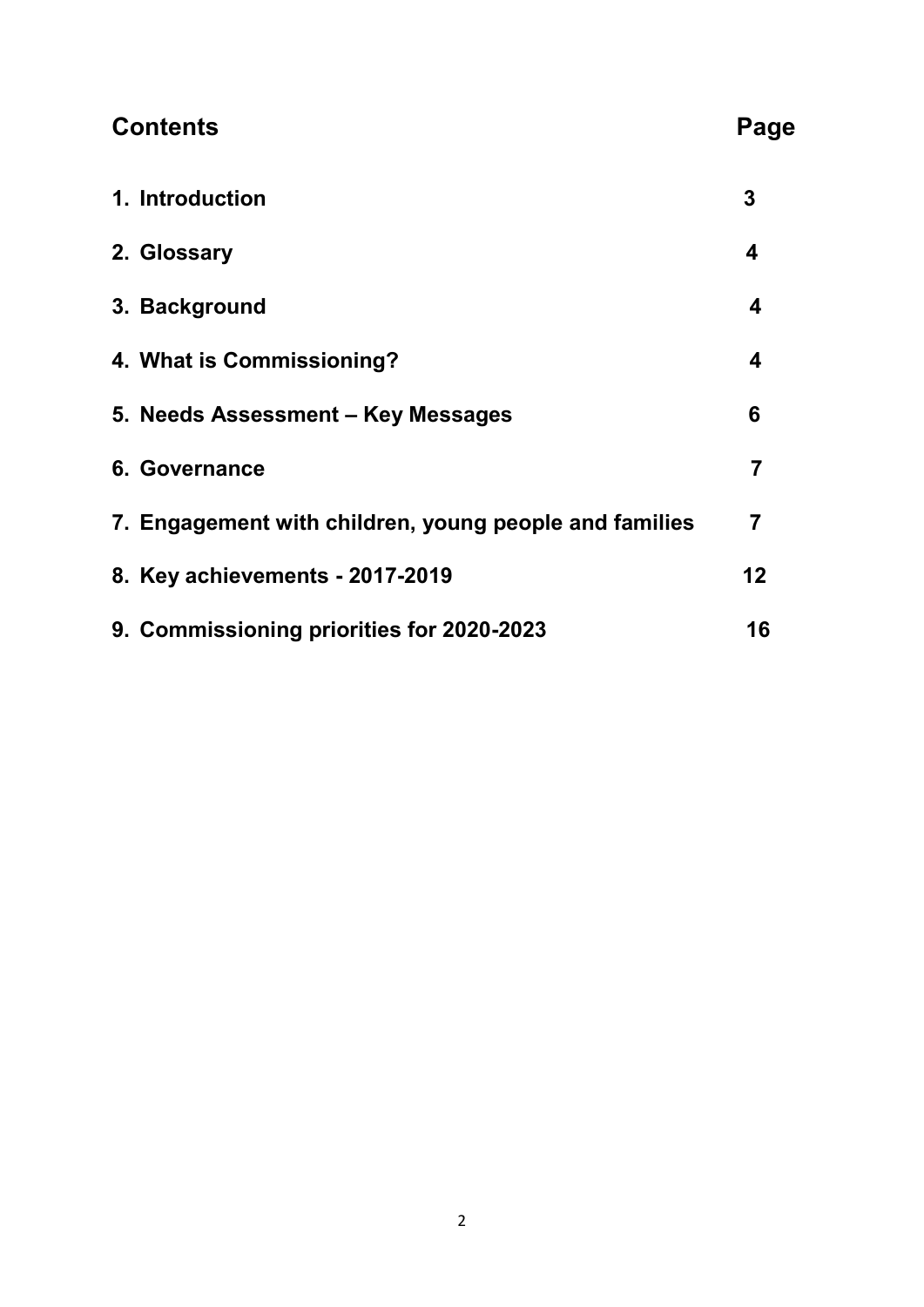## **1. Introduction**

Nottinghamshire County Council, Bassetlaw Clinical Commissioning Group (CCG) and Nottingham and Nottinghamshire CCG are committed to improving and transforming our education, health and care services for children and young people with special educational needs and disabilities (SEND) to ensure that all children in Nottinghamshire get the best possible start in life. This Strategy sets out the joint commissioning arrangements between our three organisations.

It should be noted that this strategy has been developed during Covid-19 which has inevitably influenced the final priorities for the Local Area, as outlined in section 9 of this document. The Local Authority and CCGs have had to adapt to the challenges presented by Covid-19. Many of the new ways of working have been positive, including improved communications between organisations and with service users. These changes will continue to be embedded in the delivery of this Strategy.

The overall vision of the Local Area's SEND Accountability Board is that:

#### *" Children and young people with Special Educational Needs and Disabilities (SEND) will be safe, healthy and happy, and have a good quality of life and opportunities to fulfil their aspirations, develop their independence and make a positive contribution to society."*

#### **Our core values and principles are:**

- Ensuring the child or young person's voice is heard and is central in decision making.
- Supporting collaborative relationships with key partners and services, including parents and carers, schools and colleges and other educational settings, health providers and other local authority services.
- Working in partnership to ensure co-ordination of services.
- Co-producing services with service users to ensure they meet the needs of service users.
- Improving the attainment of all children and young people, with a focus on the achievement and progress of those with SEND.
- Ensuring early support and timely intervention, following the identification of need, using a graduated approach to avoid escalation of difficulties.
- Maintaining inclusive practices to ensure that children and young people remain connected to their communities.
- Preparing children and young people for adulthood at the earliest appropriate stage and supporting their transition between children's and adult services.
- Ensuring children and young people with SEND attend good and outstanding schools and colleges, including special schools and colleges where appropriate.
- Allocating resources using processes that are simple, fair and transparent.

This Strategy describes how Nottinghamshire will build upon its successes in meeting our commissioning responsibilities as set out in the Children and Families Act 2014, SEND Code of Practice and Equality Act 2010 and continue to remove the barriers to learning and achieving, whilst building resilience and taking a preventative approach.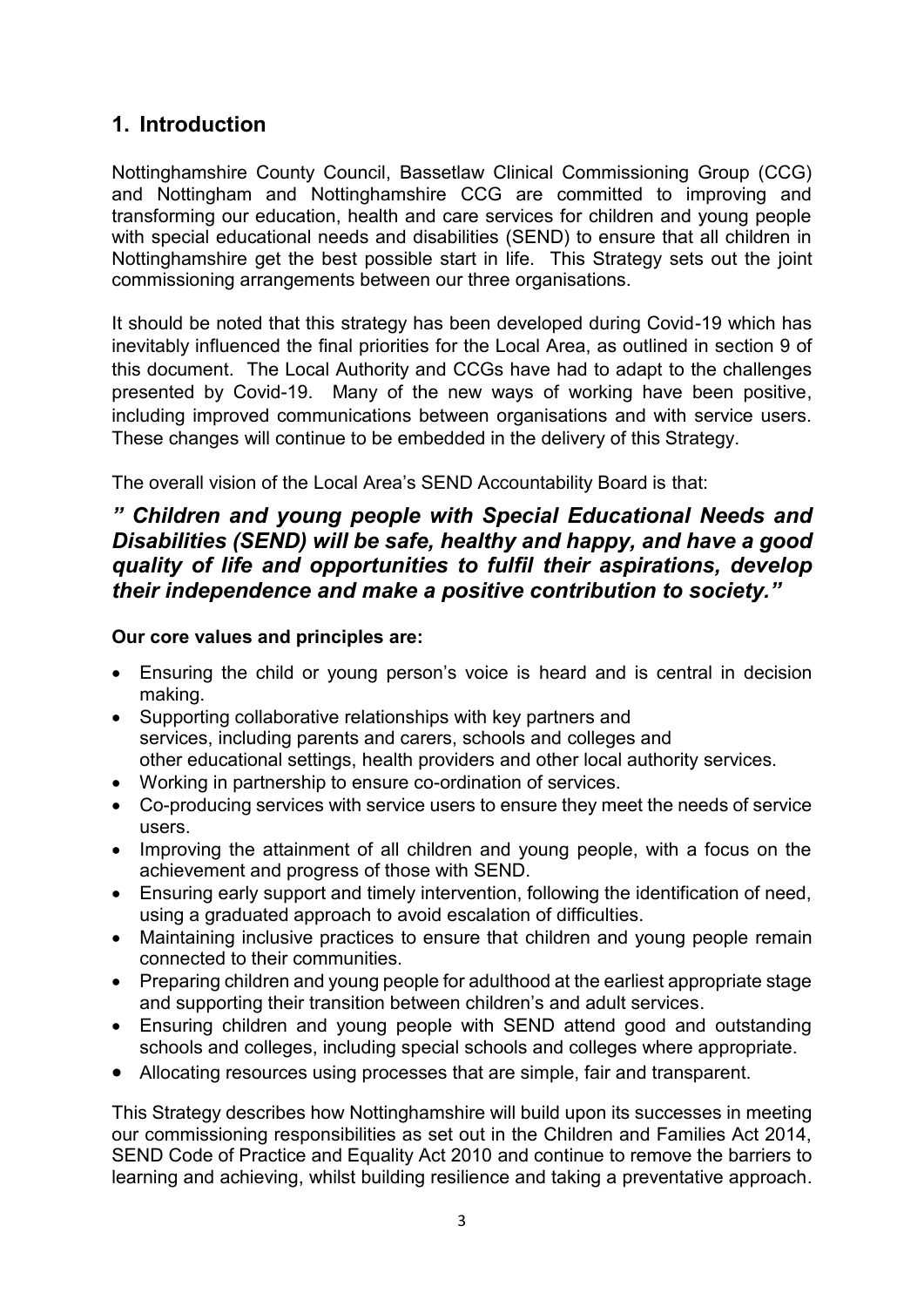It describes how we are working together to collaboratively commission services which improve health, social and educational outcomes, reduce inequalities for Nottinghamshire's children and young people with SEND.

## **2. [SEND Glossary](https://search3.openobjects.com/mediamanager/nottinghamshire/fsd/files/glossary_of_terms.pdf)**

## **3. Background**

The Children and Families Act 2014 included Special Educational Needs and Disabilities (SEND) reforms, which place a duty on agencies to work together across education, health and care for joint outcomes. Local Authorities and CCGs must make joint commissioning arrangements for education, health and care provision for children and young people with SEND (Section 26 of the Act). Both the County Council and the CCGs face financial challenges which mean it is increasingly important to work closely together to eliminate duplication and ensure value for money through effective commissioning, whilst striving to improve quality and outcomes for our children and young people.

This Strategy has been informed by several national and local documents including:

[The Children and Families Act \(2014\)](https://www.legislation.gov.uk/ukpga/2014/6/pdfs/ukpga_20140006_en.pdf)

[The NHS Long Term Plan \(2019\)](https://www.longtermplan.nhs.uk/)

Nottinghamshire's [SEND Policy 2020-2023](https://www.nottinghamshire.gov.uk/DMS/Document.ashx?czJKcaeAi5tUFL1DTL2UE4zNRBcoShgo=Dst92sABdrjm42%2fbZl6bF74cVMGtTpgTgefPJ%2fwxRpp8nuZ%2buA9c5Q%3d%3d&rUzwRPf%2bZ3zd4E7Ikn8Lyw%3d%3d=pwRE6AGJFLDNlh225F5QMaQWCtPHwdhUfCZ%2fLUQzgA2uL5jNRG4jdQ%3d%3d&mCTIbCubSFfXsDGW9IXnlg%3d%3d=hFflUdN3100%3d&kCx1AnS9%2fpWZQ40DXFvdEw%3d%3d=hFflUdN3100%3d&uJovDxwdjMPoYv%2bAJvYtyA%3d%3d=ctNJFf55vVA%3d&FgPlIEJYlotS%2bYGoBi5olA%3d%3d=NHdURQburHA%3d&d9Qjj0ag1Pd993jsyOJqFvmyB7X0CSQK=ctNJFf55vVA%3d&WGewmoAfeNR9xqBux0r1Q8Za60lavYmz=ctNJFf55vVA%3d&WGewmoAfeNQ16B2MHuCpMRKZMwaG1PaO=ctNJFf55vVA%3d)

Nottinghamshire Joint Strategic Needs Assessment – Children and Young People with SEND section (currently being updated)

[Nottinghamshire & Nottingham City Children and Young People's Mental Health Plan](https://www.newarkandsherwoodccg.nhs.uk/media/26873/notts-joint-transformation-plan-for-children.pdf) (2016-2021)

## **4. What is Commissioning?**

Commissioning is the process of understanding the needs of a population or group, and using available resources to meet those needs through procurement and contracting processes. Joint commissioning is where the process is done in partnership to increase efficiency and enable joined up services. This commissioning is done on a strategic level, looking at the needs of the population with partners and determining the most effective way to deliver services to meet those needs.

Children and young people with SEND need services across health, social care and educational services, therefore it is important commissioners work together to plan provision. A person-centred approach ensures the ambitions of children, young people and their families are identified and considered as part of the commissioning process.

#### **The stages of the Joint Commissioning Cycle**

**Joint understanding:** The needs of children and young people with SEND and their families are identified, assessed and shared with service planners to ensure a shared understanding of need to inform commissioning plans. This engagement should be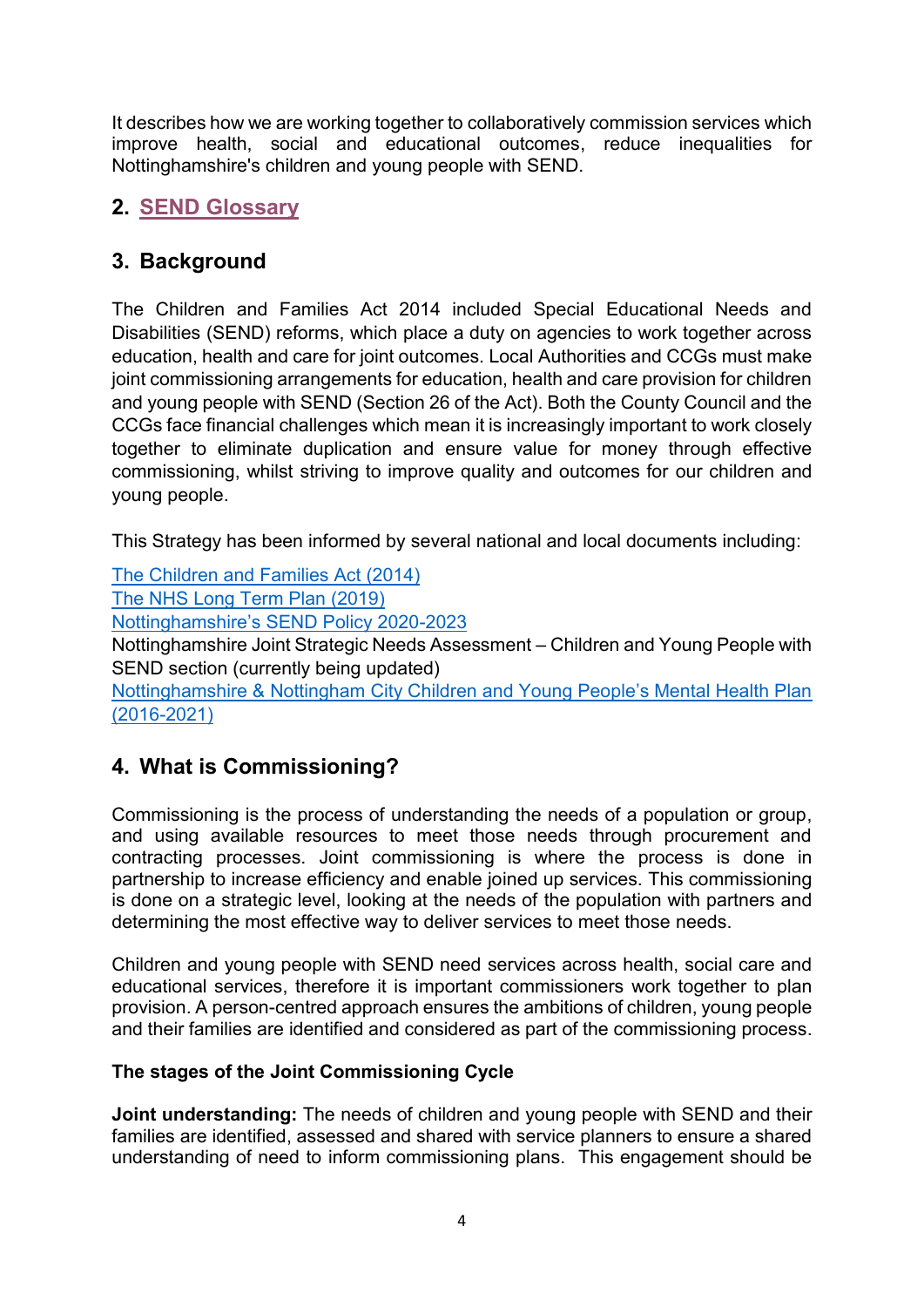based upon the principles of the Nottinghamshire Co-production Charter and wherever possible should be co-produced rather than consulted on.

**Joint Planning:** This process uses the intelligence from assessment of need to inform and develop a commissioning strategy to address gaps in service provision. The Strategy should ensure key outcomes are identified, informed via a Joint Strategic Needs Assessment and detail how they will be measured.

**Joint delivery:** Services are procured, mobilised and contracts are put in place to deliver the service/s.

**Joint review:** Services are continually reviewed to see if they have met the outcomes of the specification. This includes feedback from service users and their families to help improve current service delivery and feed into future needs assessment.

Figure 1 below provides a summary of these stages of the joint commissioning process.



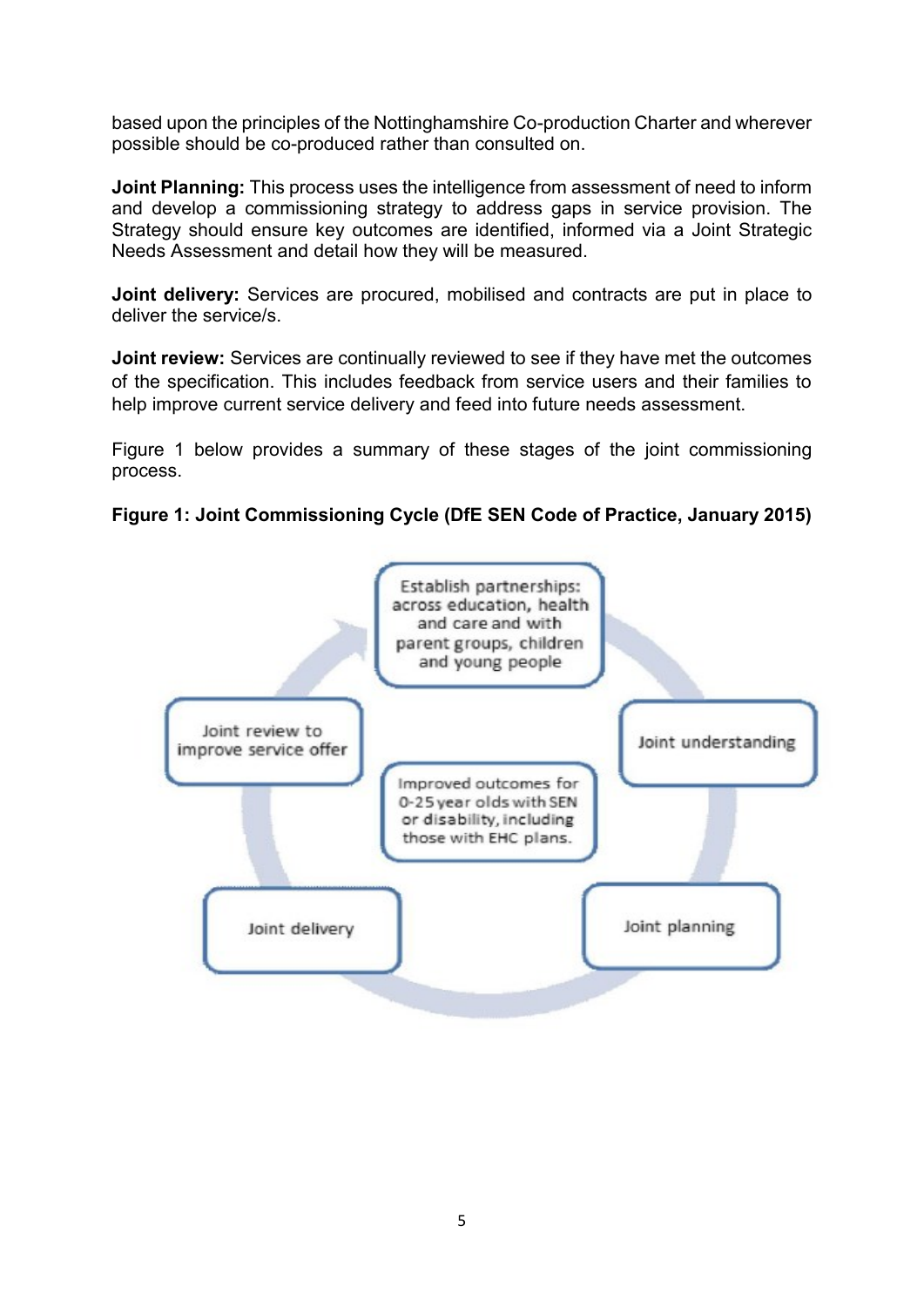In Nottinghamshire there are multiple commissioners of health and care services. A high-level summary is provided in Table 1 below.

| <b>NHS England</b><br><b>CCGs</b>                                                                                                                                                                                                                                                                                                                                                                                                                                                                         |                                                                                                                                                                                                                                                                                                                                                                                                                                                                                                                                                     | <b>NCC</b>                                                                                                                                                                                                                                                                                                                                                                                                                                                                                                                                                                                                                                                                                                     | <b>Joint CCGs / NCC</b>                                                                                                                                                                                                                                                                                                                                                                                                                                                                                                                                                                         |  |
|-----------------------------------------------------------------------------------------------------------------------------------------------------------------------------------------------------------------------------------------------------------------------------------------------------------------------------------------------------------------------------------------------------------------------------------------------------------------------------------------------------------|-----------------------------------------------------------------------------------------------------------------------------------------------------------------------------------------------------------------------------------------------------------------------------------------------------------------------------------------------------------------------------------------------------------------------------------------------------------------------------------------------------------------------------------------------------|----------------------------------------------------------------------------------------------------------------------------------------------------------------------------------------------------------------------------------------------------------------------------------------------------------------------------------------------------------------------------------------------------------------------------------------------------------------------------------------------------------------------------------------------------------------------------------------------------------------------------------------------------------------------------------------------------------------|-------------------------------------------------------------------------------------------------------------------------------------------------------------------------------------------------------------------------------------------------------------------------------------------------------------------------------------------------------------------------------------------------------------------------------------------------------------------------------------------------------------------------------------------------------------------------------------------------|--|
| <b>Health</b><br>$\bullet$<br><b>Services for</b><br>Young<br><b>Offenders</b><br><b>Immunisation</b><br>& vaccination<br><b>Child health</b><br>$\bullet$<br>information<br>system<br><b>Specialist</b><br>$\bullet$<br>paediatric<br>care<br><b>Tier 4 CAMHS</b><br>$\bullet$<br><b>Paediatric</b><br>$\bullet$<br><b>Sexual</b><br><b>Assault</b><br><b>Referrals</b><br><b>Centre</b><br>General<br>$\bullet$<br><b>Practice</b><br><b>Community</b><br>$\bullet$<br><b>Dental</b><br><b>Services</b> | <b>Community child</b><br>$\bullet$<br>and adolescent<br>mental health<br><b>services</b><br><b>Acute Paediatrics</b><br>$\bullet$<br><b>Community</b><br>$\bullet$<br><b>Paediatrics</b><br><b>Community</b><br>$\bullet$<br><b>Nursing Services</b><br>Children's<br>$\bullet$<br><b>Therapy services</b><br><b>Services to</b><br>$\bullet$<br>support palliative<br>and end of life<br><b>Mental health</b><br>$\bullet$<br>support for<br>children and<br>young people in<br>the community<br><b>ASD/ADHD</b><br>$\bullet$<br>support services | <b>Behavioural, Autism</b><br>$\bullet$<br>and Physical<br><b>Disability Outreach</b><br><b>Support Services</b><br>0-19 Public Health<br>$\bullet$<br><b>Services</b><br><b>Public Health CYP</b><br>$\bullet$<br><b>Sexual health</b><br>services<br><b>Public Health Stop</b><br>$\bullet$<br>smoking services<br><b>Drug and alcohol</b><br>$\bullet$<br><b>services</b><br><b>National Childhood</b><br>$\bullet$<br><b>Measurement</b><br><b>Programme (NCMP)</b><br><b>Oral health promotion</b><br>$\bullet$<br>0-25 Education / Care<br>placements and Short<br><b>Breaks</b><br><b>Tackling Emerging</b><br>$\bullet$<br><b>Threats to Children</b><br>Team<br><b>Parenting</b><br><b>Programmes</b> | <b>Community</b><br>$\bullet$<br>equipment<br>Child sexual<br>exploitation<br>service support<br><b>You Know Your</b><br><b>Mind LAC pilot</b><br><b>Continuing care</b><br>$\bullet$<br>for children<br><b>Section 117 After</b><br>$\bullet$<br>care<br><b>Personal and</b><br>$\bullet$<br>intimate care<br><b>Joint Occupational</b><br>$\bullet$<br><b>Therapy</b><br><b>Assessments</b><br><b>Communication</b><br>$\bullet$<br>aids<br>Services to meet<br>$\bullet$<br>the health needs<br>of Looked After<br><b>Children</b><br>Some targeted<br>$\bullet$<br>mental health<br>support |  |

**Table 1 - Commissioning responsibilities in Nottinghamshire**

### **5. Needs Assessment – Key Messages**

The Joint Strategic Needs Assessment (JSNA) provides a picture of the current and future health and wellbeing needs of the local population. The JSNA is split into four themes:

- 1. Adults and vulnerable adults,
- 2. Children and young people,
- 3. Older people,
- 4. Cross-cutting themes.

Each theme is made up of several chapters and each chapter outlines the local picture for the topic of interest, evidence of what works, unmet need, assets and recommendations for consideration. The following [link](https://nottinghamshireinsight.org.uk/research-areas/jsna/) provides a comprehensive overview of the JSNAs that have been produced in Nottinghamshire.

The SEND JSNA is currently being drafted (due to be completed during 2021) and will result in a planning tool for partners, to ensure a comprehensive overview of the needs of children and young people with SEND, both nationally and locally is understood. The JSNA will produce a summary of the key legislative and policy documents which must be considered within SEND, and will draw on the evidence base regarding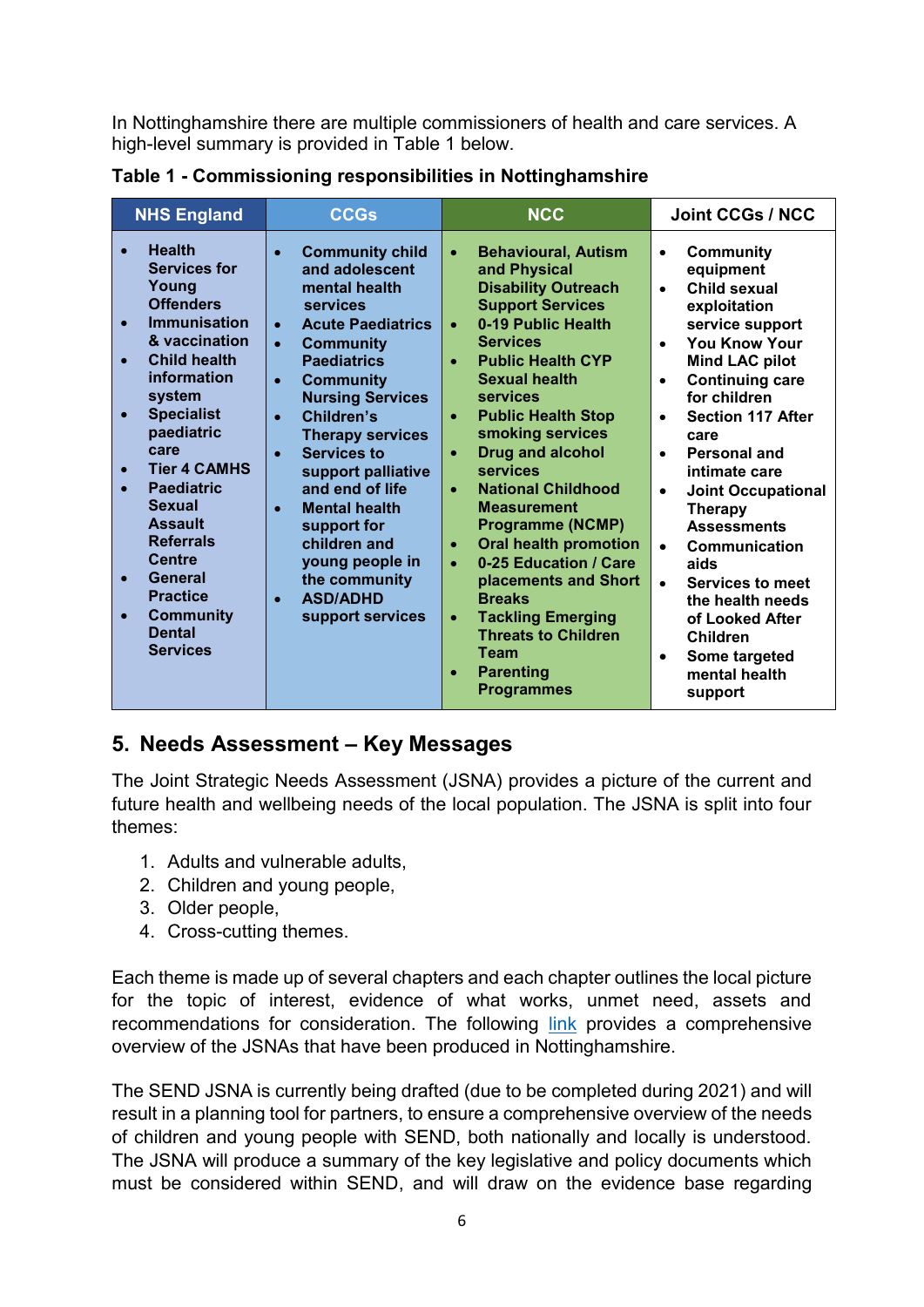approaches which can be used to meet identified needs. This will include a consideration of the wider determinants of health and the effectiveness of these.

## **6. Governance**



## **7. Co-production and engagement with children, young people and families**

The Nottinghamshire Parent Carer Forum (NPCF) is the official independent parent carer forum in Nottinghamshire [\(www.nottspcf.org\)](http://www.nottspcf.org/) and comprises parents/carers of children and young people with a wide range of needs. It represents parents' needs and views when working with the County Council, Bassetlaw and Nottingham and Nottinghamshire CCGs and other service providers.

#### **Case Study 1 – The Nottinghamshire Co-production Charter**

The Nottinghamshire SEND Accountability Board identified the development of the Co-production Charter as a priority to embed co-production at a strategic level, as well as ensuring a consistent approach to co-production across SEND services.

The Co-production Charter was developed by a series of engagement activities that enabled the opportunity to consult with a wide range of partners supporting young people with SEND including: colleagues from education, health and social care, children and young people including the Young Pioneers, the Nottinghamshire Parent Carer Forum and other families across Nottinghamshire.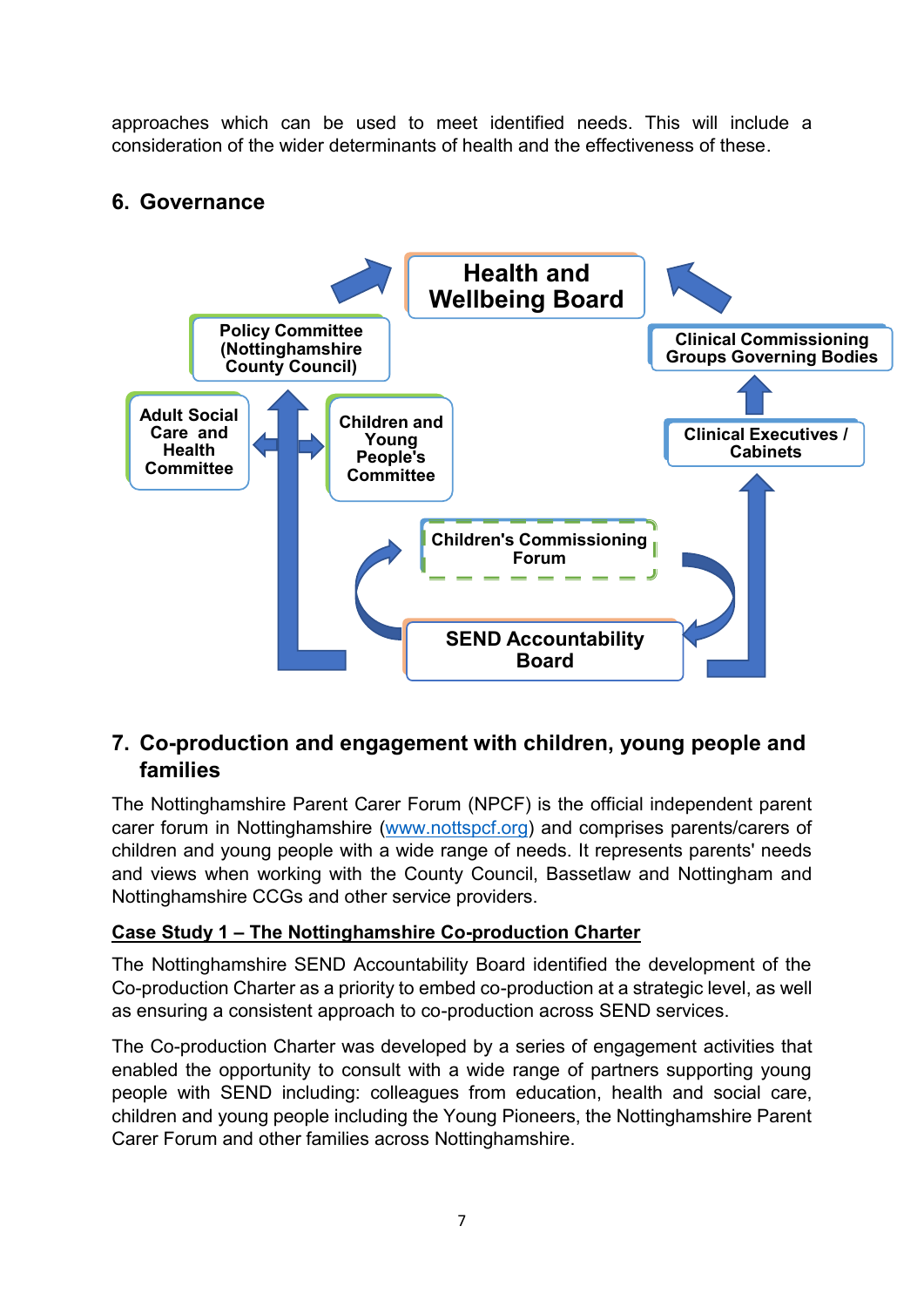Throughout this period of engagement, the final values of co-production were agreed. Families stated that being listened to and valuing real life experiences were of the greatest importance in terms of the Co-production Charter. The final Charter values are as below:

#### *My voice to be the first voice |Start together | Listen | Value real life experiences | Effective communications | Transparency and honesty | Flexibility |Willingness to consider a range of options |*

Ensuring the implementation of these values across SEND services is key to having the greatest impact on families' confidence in the SEND services and provision they receive across Nottinghamshire.

As part of the engagement to develop the Co-production Charter, key sessions were held with young people. The Young Pioneers identified and defined the golden rules of co-production through discussion:

#### *Listen | Work together | Always make sure everyone is acknowledged | Ask everyone if they have any ideas | Make sure everyone takes part | Involve me in meetings |*

Consideration of these views and including them in the final Co-production Charter was imperative to ensure the voices of young people are heard in the services they receive.

The final version of the Co-production Charter (see Figure 2 below) was presented to the SEND Accountability Board for a range of professionals to embed in their own settings and services. Work is ongoing to drive forward & embed the values of the Coproduction Charter across the partnership, by focusing on the values young people and families have told us are the most important to make a difference to their lives.

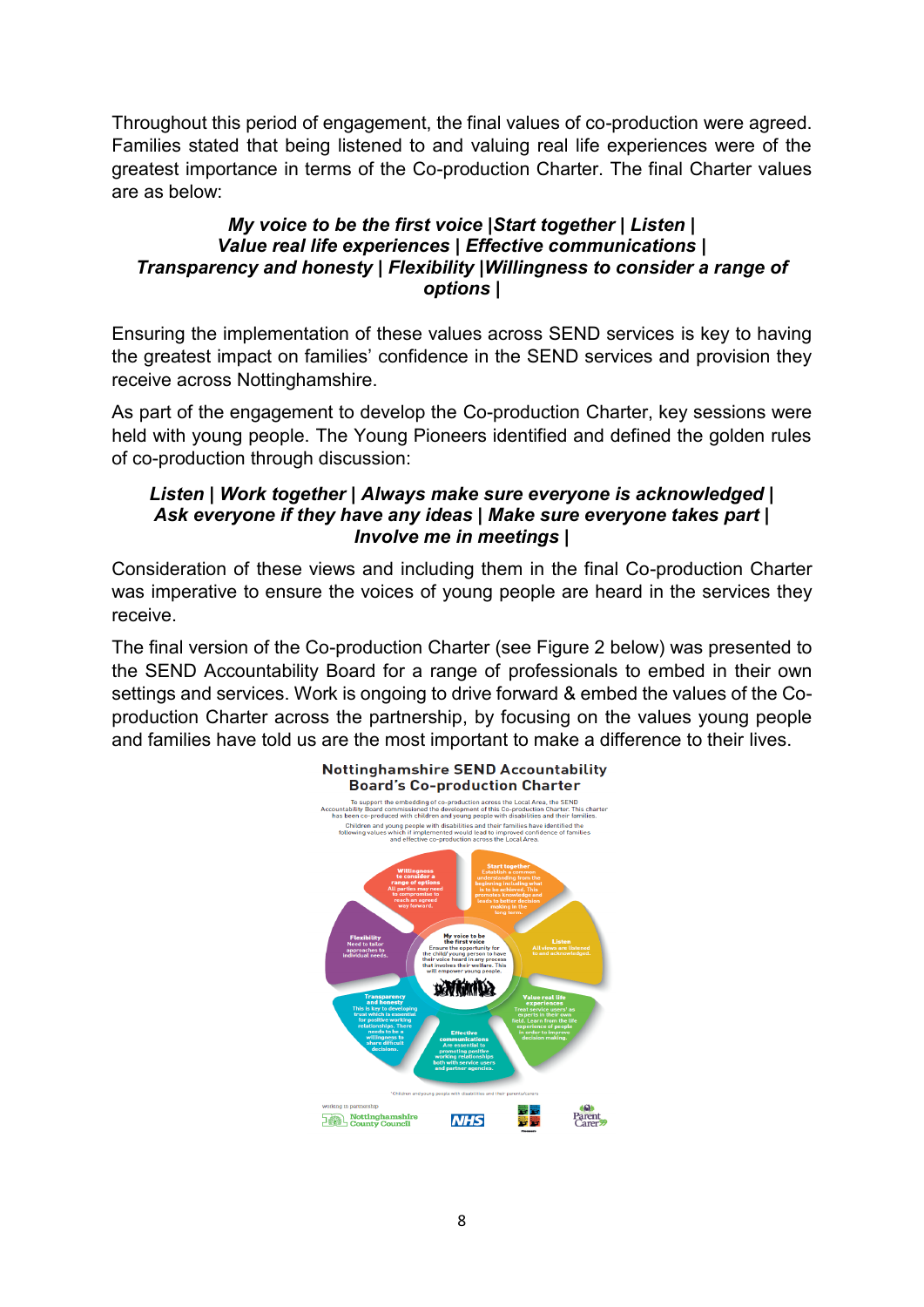#### **Case study 2 - Working Together for Change Project**

**Overview**: The Working Together for Change (WTfC) process was developed collaboratively and published as best practice guidance for commissioners in 2009 by the Department of Health and has been used widely since. WTfC is a tried and tested approach to co-producing change with local people and harnessing the energy from that process for strategic planning, commissioning and service development (Bennett, et al., 2012). The process collates person-centred information gathered from personcentred reviews and person-centred care and support plans and helps the organisation see the emerging trends in the data (Helen Sanderson Associates, 2009) (Sanderson, et al., 2008). WTfC can help to make better use of scarce resources, improve productivity and lead to better outcomes by ensuring services provide the things people want and need in ways that make sense to them (Bennett, et al., 2012). Through working with service users, it empowers these citizens to have a voice and help implement the changes that they want to see.

Nottingham and Nottinghamshire Commissioners and service planners wanted to identify how commissioning can improve to ensure children and young people with additional and complex needs have the optimal care available to them which ensures they achieve their best outcomes.

**Aim:** The aim was to engage with family members and carers of children and young people who attend Special Schools who may or may not be in receipt of a continuing care package and identify how commissioners can improve how care is delivered to ensure children and young people achieve their optimal health, education and social outcomes.

**Objectives:** To identify what parents and carers of children and young people think of the way health care is currently delivered to children and young people who attend Special Schools, by answering the following questions;

- **"What is working?"**
- **"What is not working?"**
- **"What is important for the future?"**

The responses to these questions were facilitated during a co-production workshop that took place over 2 days, to inform future commissioning. The co-production process supports the principles of the Nottinghamshire SEND Accountability Board's Co-production Charter.

**The process:** Feedback was collected from parents and carers via both written and online questionnaires, responders were then invited to attend the workshop with wider stakeholders including; representatives from health services, education, CCG commissioning and local authority leads for children.

**Workshop facilitator role and data collection:** NHS England trained and supported local partners to conduct the workshop and utilising the WTfC process ensured no feedback was lost.

**Outcome:** The process provided a framework to gather feedback from key stakeholders and to determine priorities and solutions for change. The key findings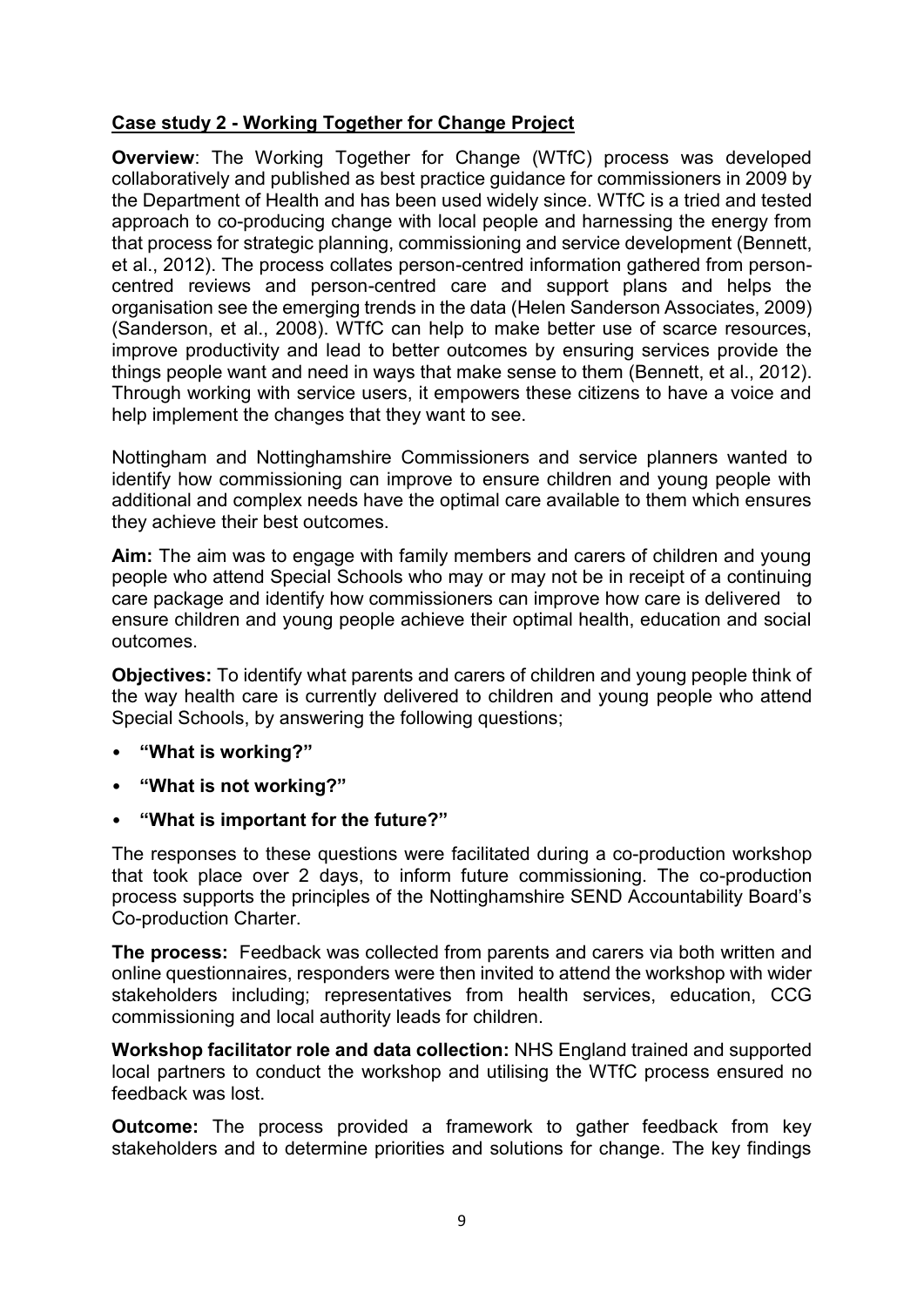Report has been completed and the supporting Action Plan will be completed by the end of 2020.

#### **Case study 3 - Integrated Personal Commissioning** (**IPC) LAC (Looked After Children<sup>1</sup> ) CAMHS (Child and Adolescent Mental Health Services)**

Nottinghamshire is a test site for IPC. Following consultation with Looked After Children (Our Children) and Care Leavers the pilot that began in August 2017 has now been branded 'You Know Your Mind'.

As of December 2019, 298 Nottinghamshire LAC and Care Leavers have been referred into the programme, with 262 in receipt of a personal budget. Their progress continues to be evaluated locally. The average personal budget allocated is £471 and is used to purchase a range of activities and items to improve emotional wellbeing and mental health. These plans have ranged from physical activities (for example gym memberships, boxing clubs and dance classes) to creative pursuits (photography, guitar lessons and floristry) and community engagement (fishing, brownies and cadets).

To date, 65 (24%) of Nottinghamshire's LAC and Care Leavers have been involved in evaluation to ascertain the impact of this approach on mental health outcomes. This has included face-to-face discussions with the young person, their carer and their keyworker to understand how the personalised support plan has impacted on various areas of the young person's life. The evaluations indicate that:

90% of young people feel better or a lot better about their quality of life,

81% of young people felt that their health & wellbeing has improved,

71% of young people reported feeling more confident,

77% of young people felt that it gave them something to look forward to or focus on.

The pilot is currently being evaluated to inform future commission and service planning.

#### **Case study 4 - MH:2K**

MH:2K Project is a youth led approach to exploring mental health. MH:2K is delivered by a partnership of the charities 'Involve' and 'Social Enterprise Leaders Unlocked'. The service is a powerful model for engaging young people in conversations about mental health and emotional wellbeing in their local area. It empowers 14-25-year olds to:

- Identify the mental health issues that they see as most important,
- Engage their peers in discussing and exploring these topics,
- Work with local decision makers and researchers to make recommendations for change.

It was originally commissioned in 2017/18, the project has since been extended until April 2020. The following achievements have happened since October 2018:

**.** 

<sup>1</sup> Also referred to 'Our Children'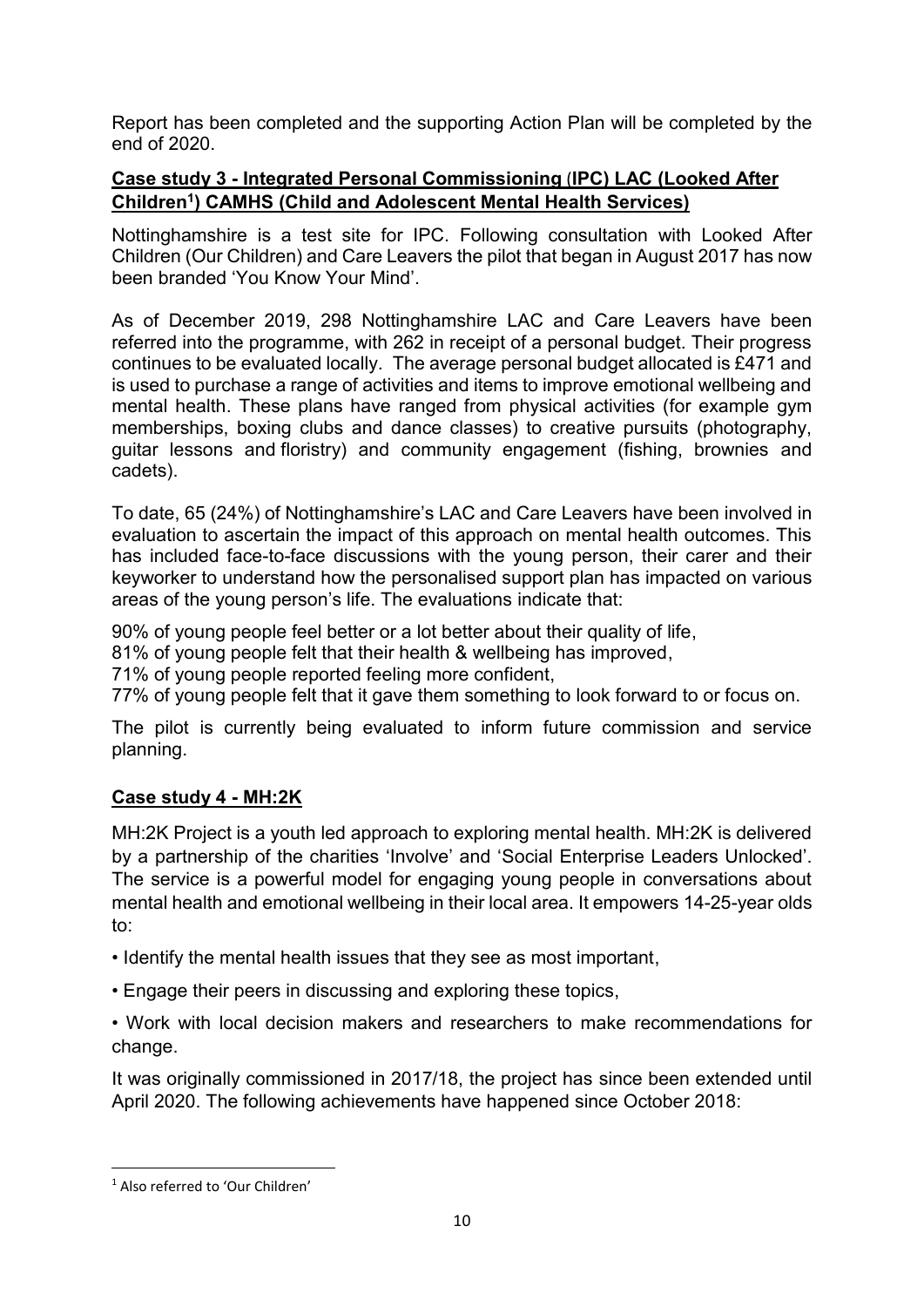#### **a). Recruitment of new cohort of Citizen Researchers**

At the beginning of the project, the service produced a recruitment pack (application form, FAQs document, visual flyer) for young people to apply to become Citizen Researchers. The service circulated this widely to local partners across education, voluntary and statutory sectors.

To attract a diverse range of applications, the service proactively reached out to young people in diverse settings across the city and the county, including those from harderto-reach or underrepresented groups. This outreach process included peer-led outreach, which was planned and undertaken by last year's Citizen Researchers. It also included visits to community groups (for example Outburst LGBT and YMCA) and working with the Local Advisory Group members from a range of services (for example CAMHS).

As a result of the recruitment process, the service recruited 19 new Citizen Researchers to join MH:2K and retained a further 13 from last year, currently there are 32 Citizen Researchers.

The group, worked to ensure diversity within representation and included:

- 41% Black, Asian and Minority Ethnic (BAME)
- 28% male, 63% female, 9% Third Gender
- 19% LGBTQ+
- 3% transgender
- 19% LLDD

#### **b). Local Advisory Group**

The MH:2K Local Advisory Group continues to meet. This is a group of key stakeholders from the city and county who are actively involved in guiding and advising on the project whilst it continues.

The service held two meetings of the Advisory Group on 20th May and 16th July 2019 at County Hall. These meetings focused on briefing Advisory Group members on the project, gaining their input into the recruitment and the priorities for this year. Two Citizen Researchers attended each of these meetings to give a young person's perspective and provide an update from Citizen Researchers.

#### **c). Design Days**

The service has delivered two Design Days with the Citizen Researchers to date. The first of these, on 20th July 2019, focused on establishing the team, sharing knowledge from the project's first year, and co-creating the vision for this year.

The second Design Day on 21st August 2019 focused on developing creative ideas for the development of three resources to raise awareness and challenge stigma among young people: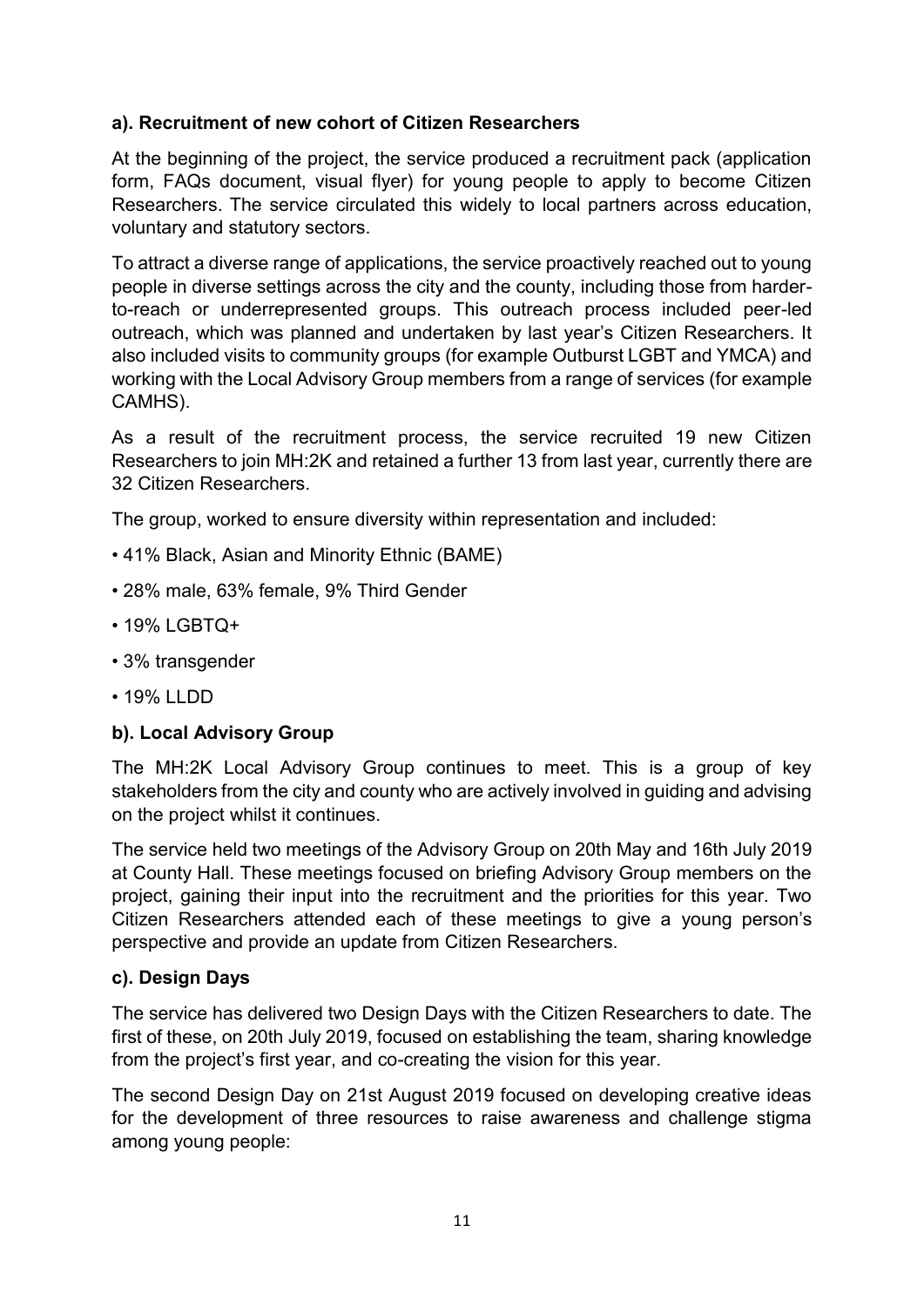- Information Leaflet: A user-friendly leaflet containing key information about services for mental health and well-being in the city and the county.
- Poster Series: A series of bold posters with stigma-busting statements combined with portrait photos of diverse young people. These will be used in print (e.g. in schools and colleges) and also be shared on social media platforms.
- Short Film: A short film made up of distinct sections highlighting myths vs realities for different MH Conditions; Anxiety, Depression, OCD, Eating Disorders, BPD and Schizophrenia.

All the above resources will be used at the MH:2K Roadshow and distributed on social media platforms. They will also contain signposting information for young people to access support.

## **8. Key achievements (2017-2019)**

Good progress has been made in joint commissioning for children and young people, the table below outlines key successes that have been achieved in Nottinghamshire:

| Joint commissioning priorities for Nottinghamshire - 2017-2019                                                                                                                                                                                                                                     |                                                                                                                                                                                                                                                                                                    |  |  |
|----------------------------------------------------------------------------------------------------------------------------------------------------------------------------------------------------------------------------------------------------------------------------------------------------|----------------------------------------------------------------------------------------------------------------------------------------------------------------------------------------------------------------------------------------------------------------------------------------------------|--|--|
| 1. Personal Budgets                                                                                                                                                                                                                                                                                |                                                                                                                                                                                                                                                                                                    |  |  |
| Personal budgets can be a<br>key enabler of more<br>personalised and<br>responsive support for<br>children and young people<br>with SEND. Delivering them<br>in an integrated way<br>provides more effective use<br>of resources, reduces<br>duplication and improves<br>the family's experiences. | Families eligible to receive children's continuing care<br>are now able to use a personal budget to meet health<br>and care needs.<br>A pilot for Looked After Children has taken place to<br>enable those with emotional mental health needs to<br>hold and utilise a budget to meet their needs. |  |  |

## **2. Aligning individual commissioning across education, health and social care**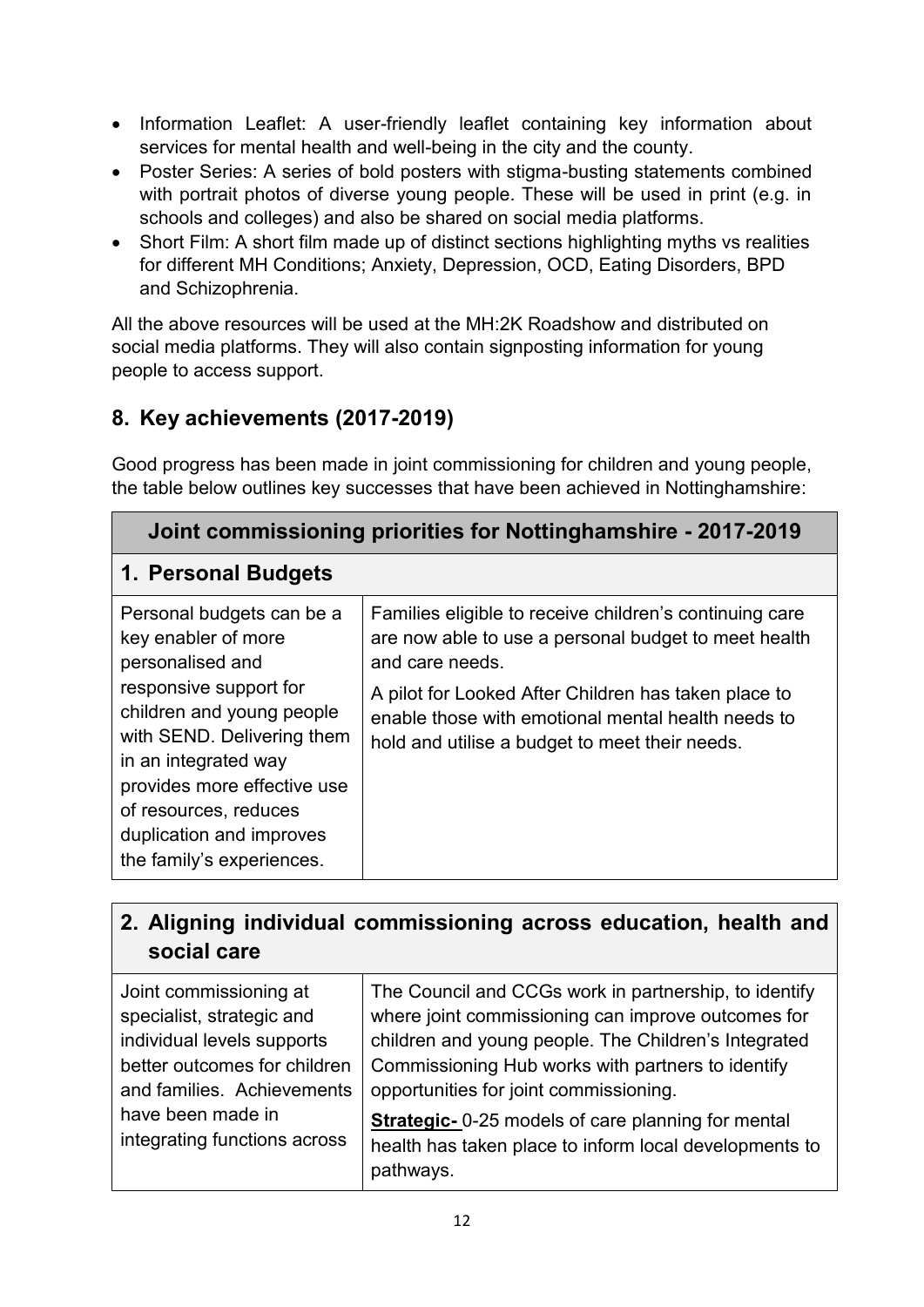| 2. Aligning individual commissioning across education, health and |  |  |
|-------------------------------------------------------------------|--|--|
| social care                                                       |  |  |

| education, health and social | <b>Specialist-</b> The CAMHS Looked After Children team                                                                |  |
|------------------------------|------------------------------------------------------------------------------------------------------------------------|--|
| care.                        | operates a joint model with health and social care posts<br>and is jointly funded.                                     |  |
|                              | Individual-                                                                                                            |  |
|                              | The approach to providing personalised ongoing<br>continuing care is agreed jointly between health and<br>social care. |  |

## **3. Developing the effectiveness of Community Children and Young People's Service**

| Integrated health services<br>programme is subject to a                                                                                                                                                                                          | The CCYPS transformation programme commenced in<br>September 2019.                                                                                                                                                                                                                                                                                                 |
|--------------------------------------------------------------------------------------------------------------------------------------------------------------------------------------------------------------------------------------------------|--------------------------------------------------------------------------------------------------------------------------------------------------------------------------------------------------------------------------------------------------------------------------------------------------------------------------------------------------------------------|
| programme of<br>transformational change,<br>which is driving more<br>efficient, effective and<br>aligned health services, with<br>services following the child<br>and provided equitably<br>across Nottinghamshire,<br>with a focus on outcomes. | To date, a re-specification of the community nursing<br>element has taken place in Nottinghamshire and is<br>underway in Bassetlaw to ensure a more effective and<br>needs led service delivery. The new specification in<br>Nottinghamshire will be delivered at some stage during<br>2020 (the original date of April 2020 has been delayed<br>due to Covid-19). |
|                                                                                                                                                                                                                                                  | The re-specification of SLT began during January<br>2020. This has identified opportunities for joint<br>commissioning that will be further explored.                                                                                                                                                                                                              |
|                                                                                                                                                                                                                                                  | A Children and Young People's End of Life Care<br>Review was undertaken in December 2019, that will<br>inform commissioning intentions for 2020-2023.                                                                                                                                                                                                              |

## **4. More Effective Preparation for Adulthood**

| Ensuring that young people<br>are well supported and<br>prepared for adulthood is<br>essential to achieving good<br>life outcomes. | Nottinghamshire SEND Accountability Board has<br>undertaken a Triennial Review focusing on Preparing<br>for Adulthood. Three Task and Finish Groups looked<br>at the following themes:<br>Education and Employment,<br>Independence and Relationships,<br>$\bullet$<br>Health transitions. |
|------------------------------------------------------------------------------------------------------------------------------------|--------------------------------------------------------------------------------------------------------------------------------------------------------------------------------------------------------------------------------------------------------------------------------------------|
|                                                                                                                                    |                                                                                                                                                                                                                                                                                            |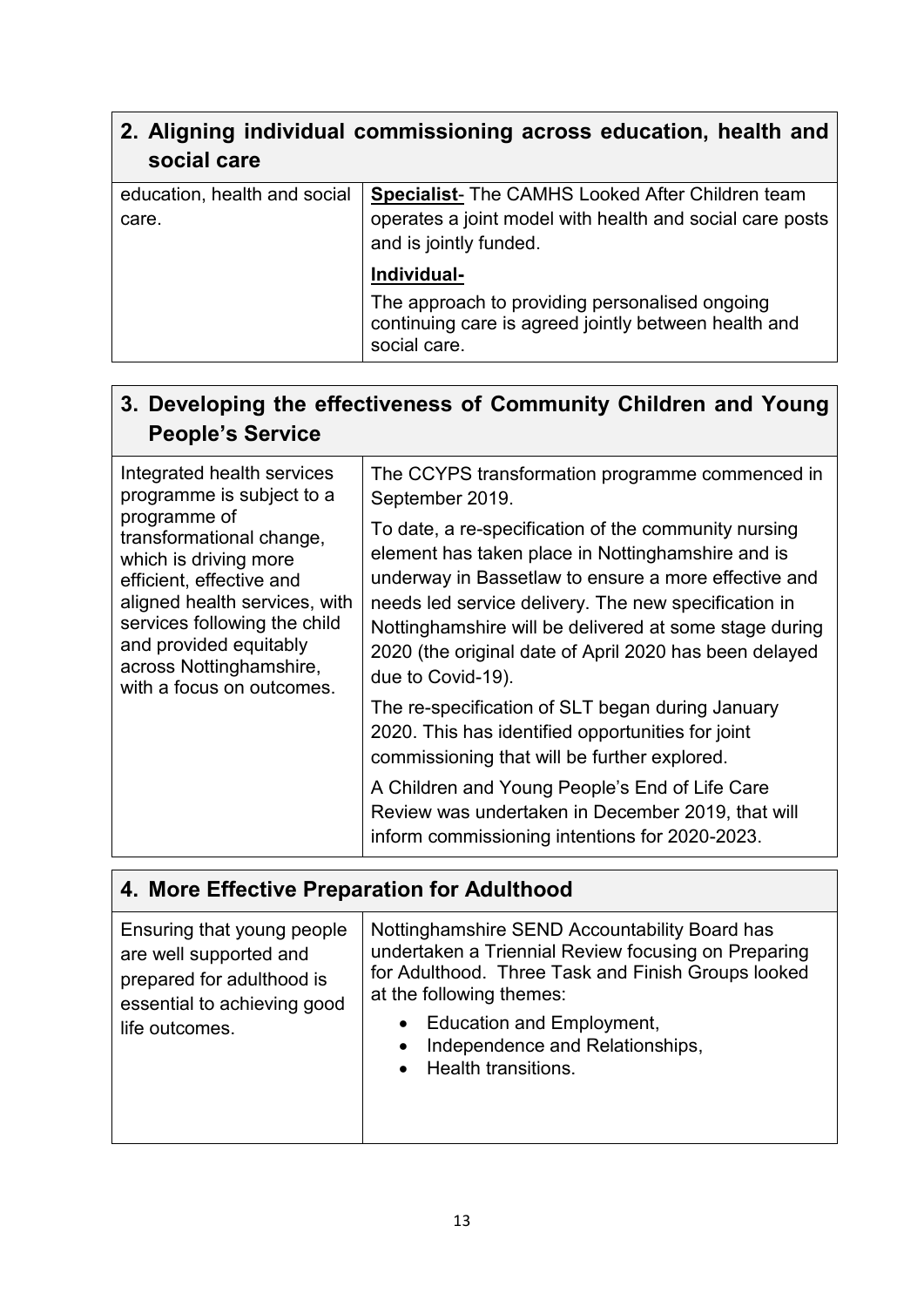## **5. Workforce Development**

| The diversity and scope of<br><b>SEND practitioners</b><br>necessitates that a<br>coordinated and strategic<br>approach to workforce<br>development is required to<br>ensure consistency and<br>quality across SEND<br>services. | Workforce development continues to be delivered to<br>enable partners to contribute positively to the<br>Education Health Care assessment process. Ensuring<br>development of consistent robust mechanisms and<br>processes to improve the quality of contributions from<br>partners and continue to improve outcomes for children<br>and young people is a priority. |
|----------------------------------------------------------------------------------------------------------------------------------------------------------------------------------------------------------------------------------|-----------------------------------------------------------------------------------------------------------------------------------------------------------------------------------------------------------------------------------------------------------------------------------------------------------------------------------------------------------------------|
|----------------------------------------------------------------------------------------------------------------------------------------------------------------------------------------------------------------------------------|-----------------------------------------------------------------------------------------------------------------------------------------------------------------------------------------------------------------------------------------------------------------------------------------------------------------------------------------------------------------------|

| 6. Improved Advice and Information                                                 |                                                                                                                                                                                                                                                                                                                                                                   |  |
|------------------------------------------------------------------------------------|-------------------------------------------------------------------------------------------------------------------------------------------------------------------------------------------------------------------------------------------------------------------------------------------------------------------------------------------------------------------|--|
| Families tell us that we can<br>support them better by<br>providing good access to | The focus of SEND Local Offer development work has<br>been to make the site much easier for users to<br>navigate and find information they need.                                                                                                                                                                                                                  |  |
| advice and information.                                                            | Following the development of the Short Breaks Home<br>Page in 2018, it was agreed with the Nottinghamshire<br>Parent Carer Forum (NPCF) that the education<br>information on the SEND Local Offer was the priority<br>for development during 2019. The review of the Home<br>Page is continuing with development work on the<br>Health & Social Care Tile.        |  |
|                                                                                    | The young people's user testing group recommended<br>the development of a Young People's Zone on the<br>SEND Local Offer in 2018. Two groups of young<br>people have worked on this; the student forum at<br>Portland College in Mansfield and the Nottinghamshire<br>Pioneers Youth Forum. The 'Young People's Zone' will<br>be available on the Ask Us website. |  |
|                                                                                    | A SEND Local Offer Development Group was<br>established in July 2019. Membership of the Group<br>consists of relevant professionals from education,<br>health and social care and representatives from the<br>Nottinghamshire Parent Carer Forum. The Group<br>decides the priorities for future development work.                                                |  |
|                                                                                    | Over the last year the SEND Local Offer website<br>received 18, 689 visits, this equates to a year on year<br>increase of over 6,000 visits.                                                                                                                                                                                                                      |  |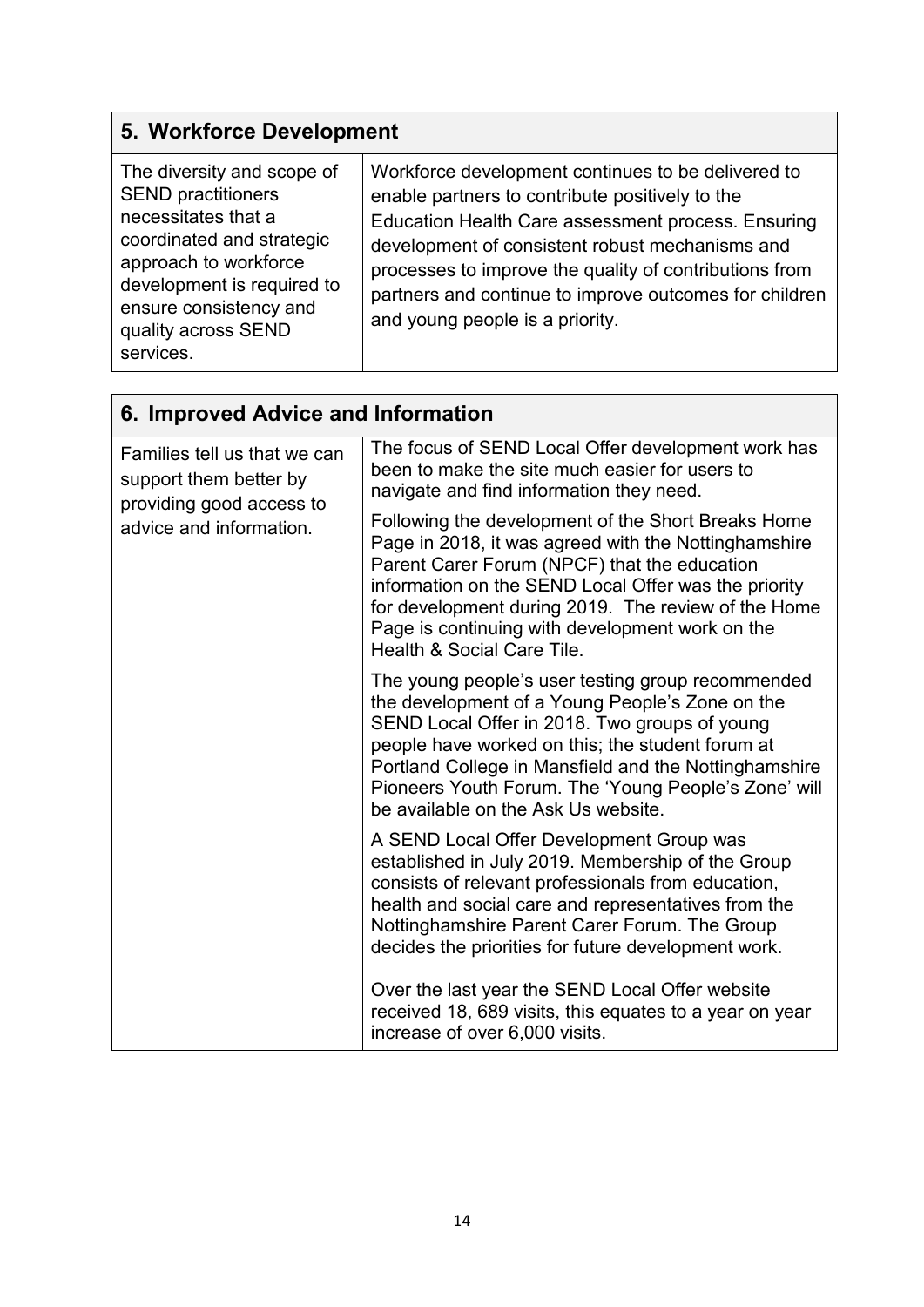## **7. Co-production**

| Co-production is the<br>process by which service<br>users can influence the way<br>that services are designed, | The Nottinghamshire Co-production Charter has been<br>developed in co-production with a wide range of<br>stakeholders represented by the SEND Accountability<br>Board.                                                                                                      |
|----------------------------------------------------------------------------------------------------------------|-----------------------------------------------------------------------------------------------------------------------------------------------------------------------------------------------------------------------------------------------------------------------------|
| commissioned and<br>delivered.                                                                                 | During 2019 a permanent Co-production post was<br>established within the Integrated Children's Disability<br>Service.                                                                                                                                                       |
|                                                                                                                | In November 2019 the Working Together for Change<br>programme used co-production principles to identify<br>improvements required to how health and care is<br>delivered in Special Schools, outputs from this are<br>being used to inform future joint commissioning plans. |

| 8. Development of a revised Short Breaks Offer                                                                                              |                                                                                                                                                                                                                                                                                                                                                                           |  |  |
|---------------------------------------------------------------------------------------------------------------------------------------------|---------------------------------------------------------------------------------------------------------------------------------------------------------------------------------------------------------------------------------------------------------------------------------------------------------------------------------------------------------------------------|--|--|
| Short breaks are an important<br>part of supporting families to<br>meet the needs of children with<br>additional needs and<br>disabilities. | A review of Nottinghamshire's Short Break Offer was<br>co-produced with parents & carers during 2017/18.<br>The new offer was available from September 2018.<br>The review enabled the short breaks budget to be<br>stabilised, as well as the introduction of an online<br>application process via the Local Offer, and regular<br>reviews of packages to be undertaken. |  |  |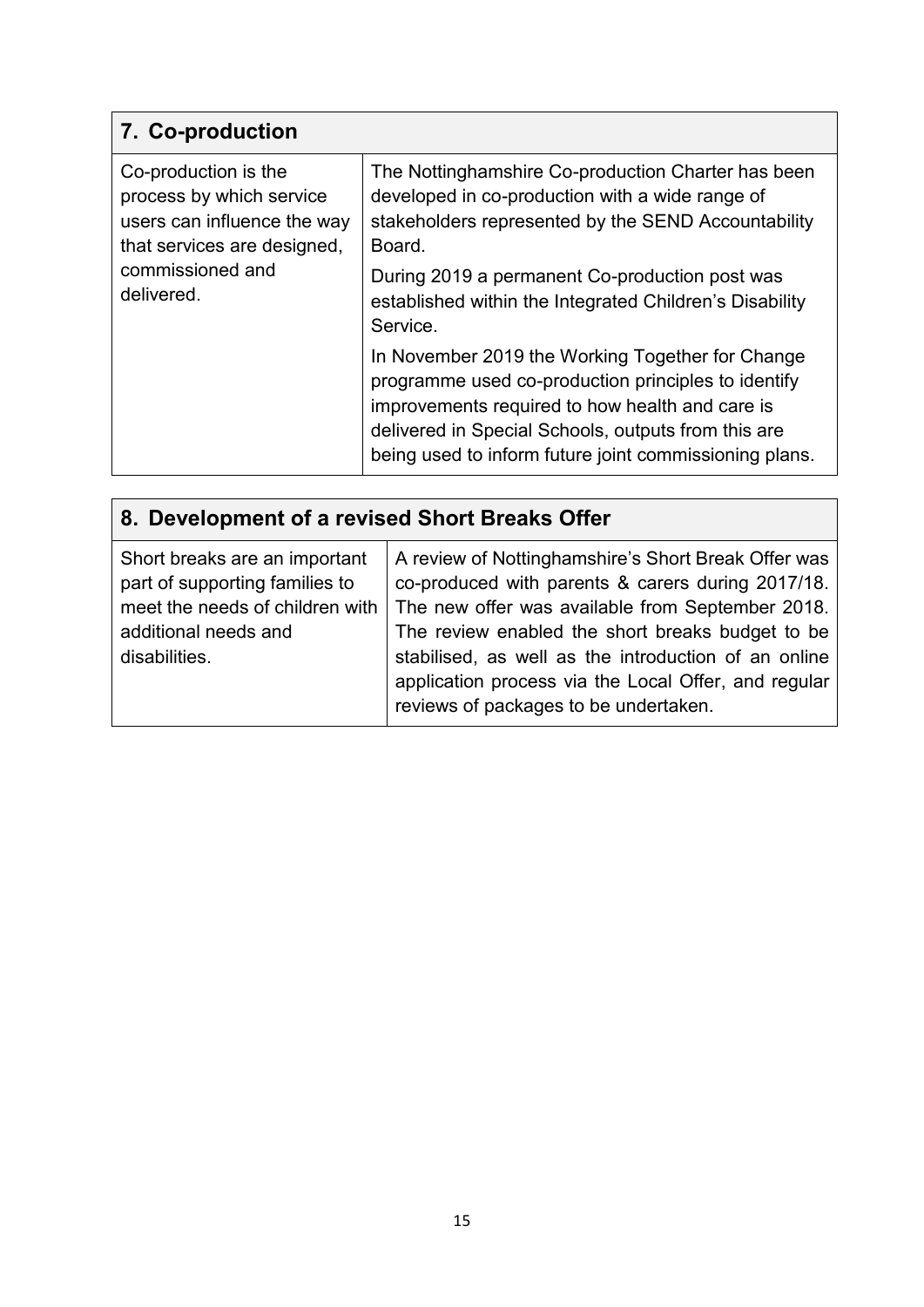## **9. Our commissioning priorities for 2020 – 2023**

The commissioning priorities and associated actions described below will be included in the Local Area's SEND Strategic Action Plan for 2020-2023. The SEND Strategic Action Plan will be monitored and reviewed by the Nottinghamshire SEND Accountability Board each quarter on behalf of the Local Area.

| <b>Our priority</b>                                                                                                                                                       | Why is this a priority?                                                                                                                                                                                                                                                                                                                                                                                                                                                                                                                                                                  | Leads                                                                                                                                                                                                                                                                                                                                                                                                                                                                     | What do we need to do to<br>achieve this?                                                                                                                                                                                                                                                 | How will we know when this<br>has been achieved?                                                                                                                                                                                                                                                                                                                                                                                                                                                                                                        |
|---------------------------------------------------------------------------------------------------------------------------------------------------------------------------|------------------------------------------------------------------------------------------------------------------------------------------------------------------------------------------------------------------------------------------------------------------------------------------------------------------------------------------------------------------------------------------------------------------------------------------------------------------------------------------------------------------------------------------------------------------------------------------|---------------------------------------------------------------------------------------------------------------------------------------------------------------------------------------------------------------------------------------------------------------------------------------------------------------------------------------------------------------------------------------------------------------------------------------------------------------------------|-------------------------------------------------------------------------------------------------------------------------------------------------------------------------------------------------------------------------------------------------------------------------------------------|---------------------------------------------------------------------------------------------------------------------------------------------------------------------------------------------------------------------------------------------------------------------------------------------------------------------------------------------------------------------------------------------------------------------------------------------------------------------------------------------------------------------------------------------------------|
| 1. To ensure that<br>children and<br>young people with<br><b>SEND are not</b><br>disporptionately<br>impacted during<br>national<br>emergencies, for<br>example Covid 19. | <b>Significant numbers of</b><br>$\bullet$<br>children and young<br>people with SEND have<br>been negatively<br>impacted during Covid-<br>19 due to lack of<br>access to public<br>services in health,<br>education and social<br>care.<br>There is a potential for<br>$\bullet$<br>children and young<br>people with SEND to<br>have been<br>disproportionately<br>negatively impacted in<br>relation to physical,<br>mental and social well-<br>being during the<br>lockdown through lack<br>of access to relevant<br>and specialised<br>services and<br>differentiated<br>curriculum. | <b>Terry Hayes</b><br>(Head of Children's<br><b>Nursing, Bassetlaw</b><br><b>Clinical</b><br><b>Commissioning</b><br>Group (CCG))<br><b>Rachel Bussey</b><br>(Head of Adult<br><b>Nursing, Bassetlaw</b><br>CCG)<br><b>Michelle Sherlock</b><br>(Designated Clinical<br><b>Officer, Nottingham</b><br>and<br>Nottinghamshire<br>CCG)<br><b>Colin Pettigrew</b><br>(Corporate Director<br>for Children's<br>Services,<br>Nottinghamshire<br><b>County Council</b><br>(NCC) | <b>Collate and define learning</b><br>from partners about how<br>children and young people<br>with SEND have accessed<br>services.<br>Implement emerging good<br>$\bullet$<br>practice into any future<br>planning particularly in the<br>case of local or further<br>national lockdowns. | <b>Services within Education,</b><br>health and social care will<br>have robust plans in place<br>to provide services for<br>children and young people<br>with SEND during any<br>future emergency.<br><b>Minimised disruption to</b><br>$\bullet$<br>accessing services in<br>education, health and<br>social care during any<br>future national emergency.<br>Children and young people<br>with SEND and their<br>families are less isolated<br>during a national<br>emergency and can<br>sustain contact with<br>services to support their<br>needs. |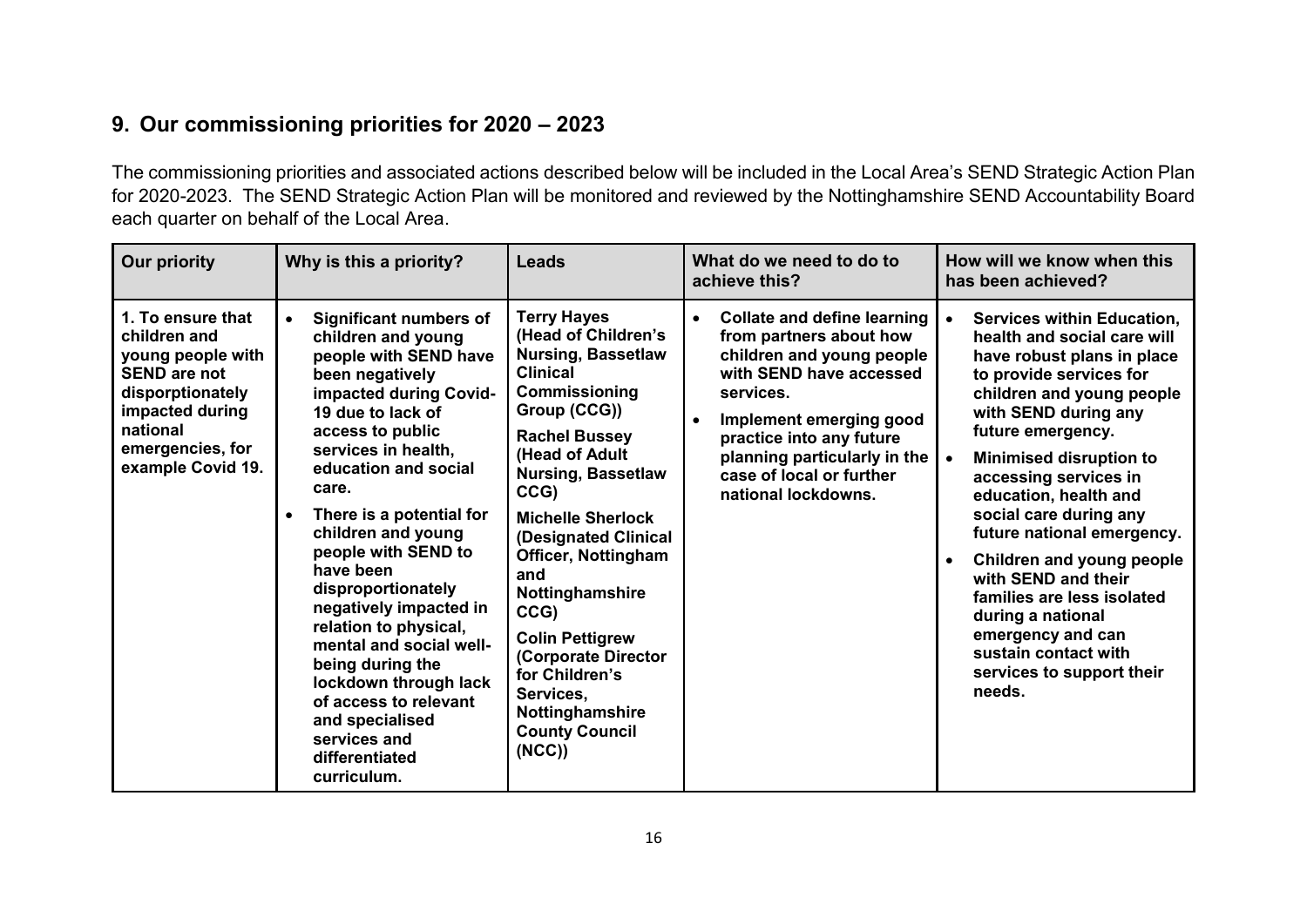| <b>Our priority</b>                                                                                                                                                                                                                   | Why is this a priority?                                                                                                                                                                                                                                                                                                                  | <b>Leads</b>                                                                                                                                                                                                                                 | What do we need to do to<br>achieve this?                                                                                                                                                                                                                                                                                                                              | How will we know when this<br>has been achieved?                                                                                                                                                                                                                                                                                                                                                                                                                                      |
|---------------------------------------------------------------------------------------------------------------------------------------------------------------------------------------------------------------------------------------|------------------------------------------------------------------------------------------------------------------------------------------------------------------------------------------------------------------------------------------------------------------------------------------------------------------------------------------|----------------------------------------------------------------------------------------------------------------------------------------------------------------------------------------------------------------------------------------------|------------------------------------------------------------------------------------------------------------------------------------------------------------------------------------------------------------------------------------------------------------------------------------------------------------------------------------------------------------------------|---------------------------------------------------------------------------------------------------------------------------------------------------------------------------------------------------------------------------------------------------------------------------------------------------------------------------------------------------------------------------------------------------------------------------------------------------------------------------------------|
| 2. To ensure that<br>children and<br>young people with<br><b>SEND related</b><br>communication<br>needs are met<br>both at home and<br>at school.                                                                                     | This is an existing<br>$\bullet$<br>medium-term priority of<br>the SEND Board.<br>Being able to<br>$\bullet$<br>effectively<br>communicate promotes<br>independence and<br>choice and enhances<br>well-being.<br><b>Effective</b><br>$\bullet$<br>communication is<br>essential to secure<br>learning.                                   | <b>Lesley Carver</b><br>(Children's<br>Commissioner,<br><b>Bassetlaw CCG)</b><br><b>Kerrie Adams</b><br>(Senior Public<br><b>Health and</b><br>Commissioning<br><b>Manager, NCC</b><br><b>Public Health)</b>                                 | <b>Complete the Reviews of</b><br>$\bullet$<br>the offer and pathway to<br>accessing SLT services<br>and agree priorities for an<br>integrated service offer.<br><b>Support the development</b><br>$\bullet$<br>of an operational model<br>for an integrated service<br>offer with the service<br>provider.                                                            | An integrated care<br>$\bullet$<br>pathway that supports the<br>speech, language and<br>communication needs for<br>all children in<br>Nottinghamshire will be in<br>place from April 2021,<br>supported by the<br>commissioning framework.<br>Children and young people<br>$\bullet$<br>with SEND will have<br>access to relevant SLT and<br>other communication<br>support with an<br>improvement in education<br>and health outcomes for<br>children and young people<br>with SEND. |
| 3. To Increase<br>parental<br>confidence in<br>decisions around<br>placements and<br>provision to<br>support more<br>children and<br>young people with<br><b>SEND to remain in</b><br>their home<br>communities thus<br>strengthening | As identified in the<br>$\bullet$<br><b>High-Level Needs</b><br>Review (2018) and the<br>SEND Policy (2020-<br>2023) strengthening the<br>connection with home<br>and locality for children<br>and young people with<br><b>SEND improves</b><br>outcomes and life<br>chances.<br>To improve the<br>$\bullet$<br>effectiveness of the use | <b>Jill Norman</b><br>(Group Manager,<br>ICDS)<br>Karen Hughman<br>(Group Manager,<br><b>School</b><br>Improvement,<br><b>Strategic Planning</b><br>and Admissions)<br><b>Charles Savage</b><br>(Group Manager,<br><b>Psychology Service</b> | <b>Implement the SEND</b><br>$\bullet$<br><b>Policy across all partners</b><br>in education, health and<br>social care.<br>Scope and identify the<br>$\bullet$<br>needs across the county<br>to ensure that specialist<br>provision can be<br>commissioned and<br>delivered where it is<br>needed.<br><b>Effectively engage with</b><br>$\bullet$<br>schools and other | <b>Children and young people</b><br>$\bullet$<br>with SEND can access<br>their education, health and<br>care needs within their<br>localities and as close as<br>possible to home.<br><b>Children will spend less</b><br>$\bullet$<br>time in travelling to access<br>education, health and care<br>services and provision.<br>Improved confidence of<br>$\bullet$<br>parents with children and<br>young people with SEND in                                                          |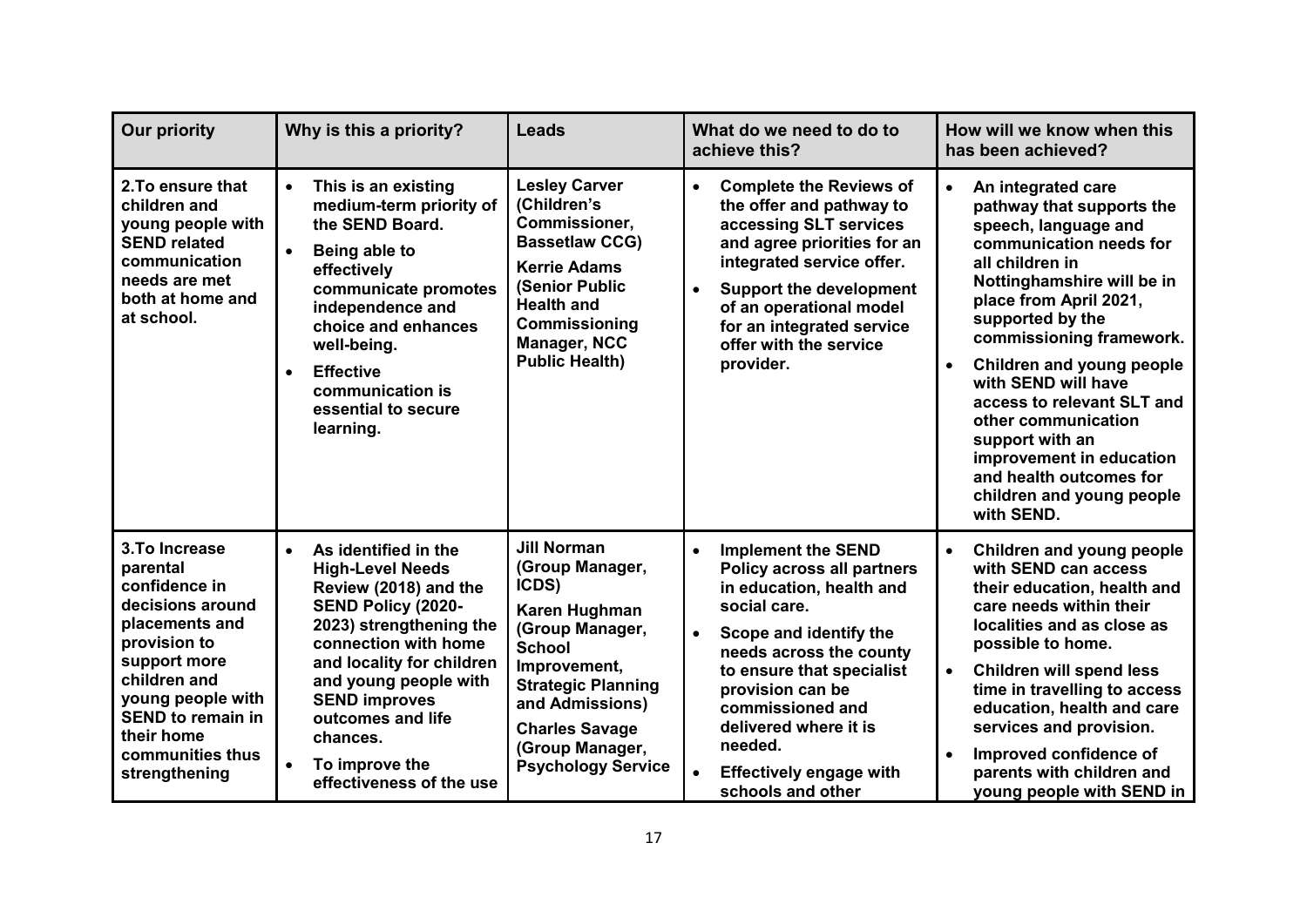| <b>Our priority</b>      | Why is this a priority?                                                                                                                                                                                                                                                                                                                                                                                                                                                  | <b>Leads</b>                                                                                                                                                                                                                                                                      | What do we need to do to<br>achieve this?                                                                                                                                                                                                                                                                                                                                                                                                                                                                                                                                                                                                                                                                                                                                                                 | How will we know when this<br>has been achieved?                                                                                                                                                                                                                                                                                                                                                    |
|--------------------------|--------------------------------------------------------------------------------------------------------------------------------------------------------------------------------------------------------------------------------------------------------------------------------------------------------------------------------------------------------------------------------------------------------------------------------------------------------------------------|-----------------------------------------------------------------------------------------------------------------------------------------------------------------------------------------------------------------------------------------------------------------------------------|-----------------------------------------------------------------------------------------------------------------------------------------------------------------------------------------------------------------------------------------------------------------------------------------------------------------------------------------------------------------------------------------------------------------------------------------------------------------------------------------------------------------------------------------------------------------------------------------------------------------------------------------------------------------------------------------------------------------------------------------------------------------------------------------------------------|-----------------------------------------------------------------------------------------------------------------------------------------------------------------------------------------------------------------------------------------------------------------------------------------------------------------------------------------------------------------------------------------------------|
| local<br>accountability. | of the high needs<br>budget and reduce the<br>need for costly and<br>long travel for children<br>and young people with<br><b>SEND to access</b><br>education provision.<br><b>Supporting young</b><br>people in their home<br>communities provides<br>the stability to build on<br>their skills and<br>independence as they<br>prepare for adulthood.<br><b>The Adult Social Care</b><br><b>Strategy is for people</b><br>to remain living locally<br>wherever possible. | and Head of Virtual<br>School, NCC)<br><b>Clare Gilbert (Group</b><br><b>Manager, Strategic</b><br>Commissioning,<br><b>Adult Social Care</b><br>and Health, NCC)<br>Naomi Russell<br>(Group Manager,<br><b>Younger Adults</b><br>North, Adult Social<br>Care and Health,<br>NCC) | education providers<br>around decision making in<br>relation to placements and<br>provision.<br><b>Promote a locality</b><br>$\bullet$<br>approach where possible,<br>to the delivery of services<br>for children and young<br>people with SEND to<br>promote equality of<br>access to high quality<br>local services.<br><b>Promote access to</b><br>$\bullet$<br>vocational training,<br>volunteering and<br>employment opportunities<br>for young people.<br>Work with families and<br>$\bullet$<br>partners to identify<br>community assets that will<br>help to sustain young<br>people and their families,<br>and ensure they are<br>involved in their local<br>community.<br>To identity as early as<br>$\bullet$<br>possible young people<br>with SEND who will need<br>local services as adults. | the local provision of<br>placements and services<br>within their home<br>localities.<br>Improved expectations of<br>parents / carers of young<br>people with SEND around<br>support in accessing<br>appropriate training,<br>volunteering and<br>employment.<br>Increased numbers of<br>adults with learning<br>disabilities or mental<br>health issues who are<br>employed in<br>Nottinghamshire. |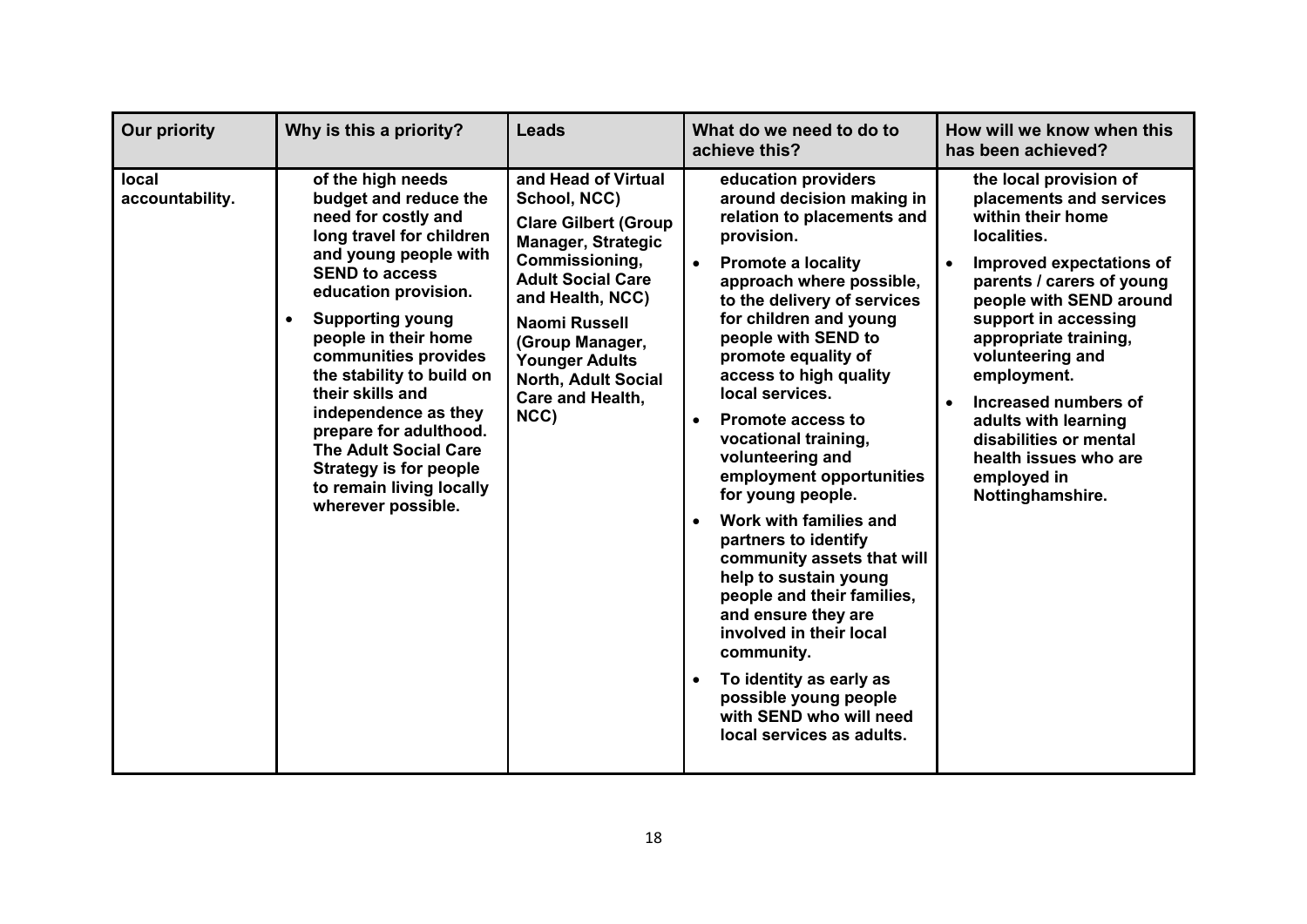| <b>Our priority</b>                                                                                          | Why is this a priority?                                                                                                                                                                                                                                                                                                                                                                                                                                                                                                                                                                                                                                                                                                                                                                                               | <b>Leads</b>                                                                                                                                                                                                                                                                                                                                                                                                                                                                                                                                                                                                                                                                                                                               | What do we need to do to<br>achieve this?                                                                                                                                                                                                                                                                                                                                                                                                                                                                                                                                                                                                                           | How will we know when this<br>has been achieved?                                                                                                                                                                                                                                                                                                                                                                                                                                                                                                                                                                                                                                                                                                                                                                          |
|--------------------------------------------------------------------------------------------------------------|-----------------------------------------------------------------------------------------------------------------------------------------------------------------------------------------------------------------------------------------------------------------------------------------------------------------------------------------------------------------------------------------------------------------------------------------------------------------------------------------------------------------------------------------------------------------------------------------------------------------------------------------------------------------------------------------------------------------------------------------------------------------------------------------------------------------------|--------------------------------------------------------------------------------------------------------------------------------------------------------------------------------------------------------------------------------------------------------------------------------------------------------------------------------------------------------------------------------------------------------------------------------------------------------------------------------------------------------------------------------------------------------------------------------------------------------------------------------------------------------------------------------------------------------------------------------------------|---------------------------------------------------------------------------------------------------------------------------------------------------------------------------------------------------------------------------------------------------------------------------------------------------------------------------------------------------------------------------------------------------------------------------------------------------------------------------------------------------------------------------------------------------------------------------------------------------------------------------------------------------------------------|---------------------------------------------------------------------------------------------------------------------------------------------------------------------------------------------------------------------------------------------------------------------------------------------------------------------------------------------------------------------------------------------------------------------------------------------------------------------------------------------------------------------------------------------------------------------------------------------------------------------------------------------------------------------------------------------------------------------------------------------------------------------------------------------------------------------------|
| 4. To improve the<br>social, emotional<br>and mental health<br>of children and<br>young people with<br>SEND. | $\bullet$<br><b>Children and young</b><br>people with SEND are<br>more likely to have<br><b>Social Emotional and</b><br><b>Mental Health (SEMH)</b><br>needs.<br><b>Children and young</b><br>$\bullet$<br>people with SEND<br>including SEMH are<br>more likely to have<br>been negatively<br>impacted by the Covid-<br>19 crisis.<br><b>Strong and consistent</b><br>$\bullet$<br>mental health has a<br>positive impact on<br>developing<br>relationships, the<br>achievement of<br>personal goals and<br>reaching educational<br>potential.<br>Times of transition can<br>$\bullet$<br>have a negative impact<br>on the mental health of<br>young people if they<br>are not planned and<br>managed well. Young<br>people with SEND and<br>their families will need<br>support to manage<br>these times of change. | <b>Charles Savage</b><br>(Group Manager,<br><b>Psychology Service</b><br>and Head of Virtual<br>School, NCC)<br><b>Katharine Browne</b><br><b>(Senior Public Health</b><br>and Commissioning<br><b>Manager, NCC Public</b><br><b>Health and NNCCG)</b><br><b>Terry Hayes (Head of</b><br><b>Children's Nursing,</b><br><b>Bassetlaw CCG)</b><br>Lee Eddell (Mental<br><b>Health</b><br><b>Commissioning Lead,</b><br><b>Bassetlaw CCG)</b><br><b>Rachel Bussey (Head</b><br>of Adult Nursing,<br><b>Bassetlaw CCG)</b><br><b>Diana Bentley</b><br>(Principal Child &<br><b>Family Social Worker,</b><br>NCC)<br><b>Clare Gilbert (Group</b><br><b>Manager, Strategic</b><br>Commissioning,<br><b>Adult Social Care and</b><br>Health, NCC) | Implement and deliver the<br>$\bullet$<br><b>Government's funded</b><br>'Well Being for Education<br>Return Strategy'.<br><b>Establish Mental Health</b><br><b>Schools Teams (MHSTs)</b><br>across all 7 county district<br>areas.<br>Agree an approach to<br>support the emotional<br>health and well-being of<br><b>CYP that is strength-</b><br>based, relational, and<br>proactive.<br>Align the priority actions<br>with the Transformational<br><b>Partnership Learning</b><br>(Disability and Autism<br>Board).<br>Agree an approach to<br>support young people to<br>maximise their<br>independence and work<br>towards their ambitions<br>and aspirations. | <b>Reduced demand for</b><br>$\bullet$<br>specialist services.<br>Improved educational<br>outcomes for children<br>and young people with<br>SEND.<br>Improvement in the<br>health and well-being of<br>children and young<br>people with SEND.<br><b>Shared resources,</b><br>approaches and a<br>relational framework that<br>clearly describe the<br>processes for the<br>promotion and<br>development of<br>emotional health and<br>wellbeing for all children<br>and young people is<br>provided, from universal<br>to targeted services.<br>Decision-making around<br>$\bullet$<br>the emotional health and<br>well-being of children and<br>young people will be co-<br>ordinated and consistent,<br>with timely access to<br>proportionate and more<br>intensive, targeted and<br>evidence-based<br>interventions. |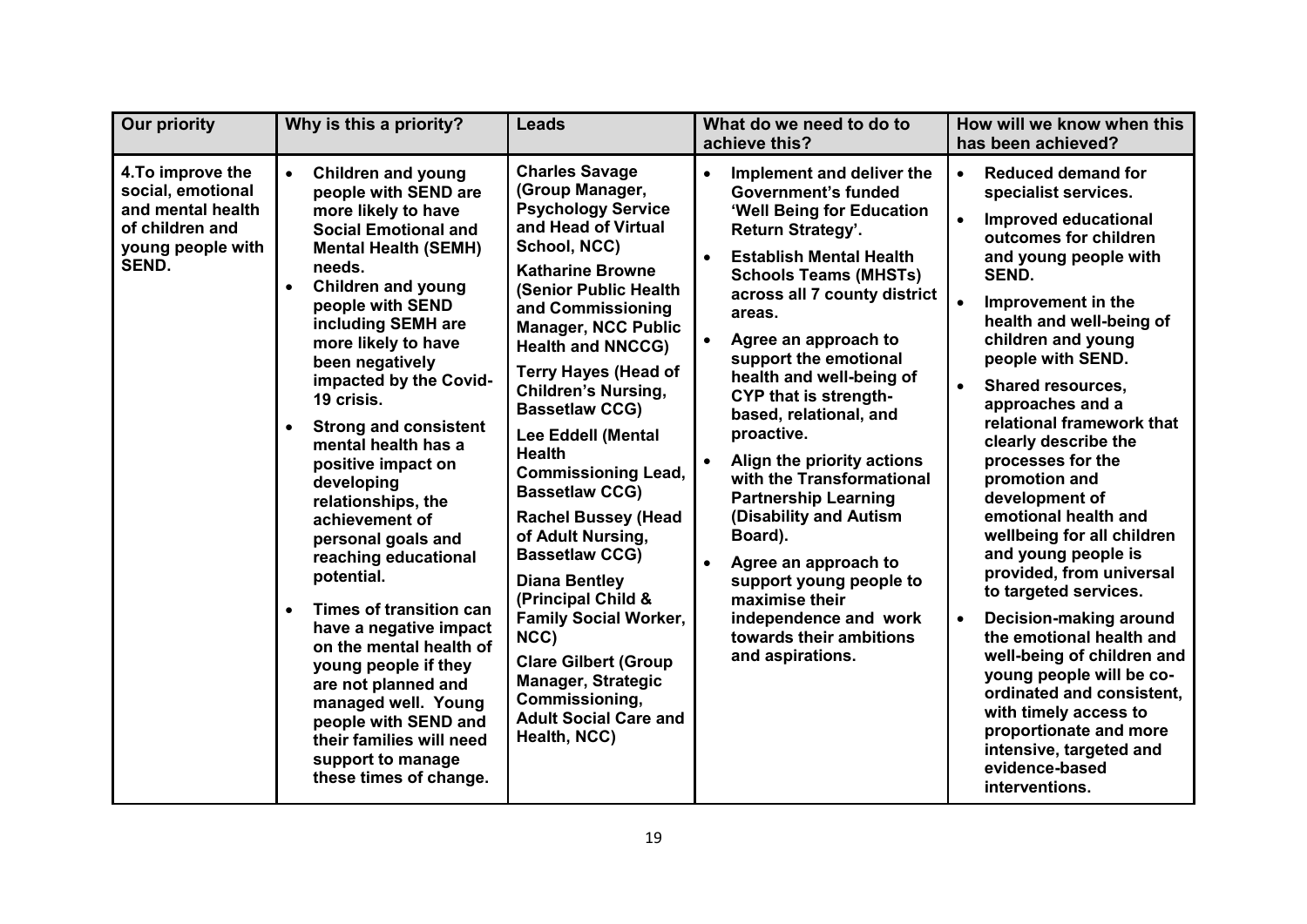| <b>Our priority</b>                                                                              | Why is this a priority?                                                                                                                                                                                                                                                                                                                                                                                                                                                                                                                                                                                                    | <b>Leads</b>                                                                                                                                                                                                                                                                                                                                                                                                                                                                                                                      | What do we need to do to achieve<br>this?                                                                                                                                                                                                                                                                                                                                                                                                                                                                                                                                                                                                                                                                                                                                                                                                                                                                                                                                                                                                                                 | How will we know when<br>this has been achieved?                                                                                                                                                                                                                                                                                                                                                                                                                                                                                                                                                                                                                                                                                            |
|--------------------------------------------------------------------------------------------------|----------------------------------------------------------------------------------------------------------------------------------------------------------------------------------------------------------------------------------------------------------------------------------------------------------------------------------------------------------------------------------------------------------------------------------------------------------------------------------------------------------------------------------------------------------------------------------------------------------------------------|-----------------------------------------------------------------------------------------------------------------------------------------------------------------------------------------------------------------------------------------------------------------------------------------------------------------------------------------------------------------------------------------------------------------------------------------------------------------------------------------------------------------------------------|---------------------------------------------------------------------------------------------------------------------------------------------------------------------------------------------------------------------------------------------------------------------------------------------------------------------------------------------------------------------------------------------------------------------------------------------------------------------------------------------------------------------------------------------------------------------------------------------------------------------------------------------------------------------------------------------------------------------------------------------------------------------------------------------------------------------------------------------------------------------------------------------------------------------------------------------------------------------------------------------------------------------------------------------------------------------------|---------------------------------------------------------------------------------------------------------------------------------------------------------------------------------------------------------------------------------------------------------------------------------------------------------------------------------------------------------------------------------------------------------------------------------------------------------------------------------------------------------------------------------------------------------------------------------------------------------------------------------------------------------------------------------------------------------------------------------------------|
| 5.To improve<br>access to<br>therapy services<br>across<br>education, health<br>and social care. | <b>Access to therapies is</b><br>$\bullet$<br>not always readily<br>available in a timely<br>manner and provided<br>in the setting it is<br>required.<br><b>Currently children and</b><br>$\bullet$<br>young people with<br><b>SEND are subject to</b><br>multiple assessments<br>which are not co-<br>ordinated and do not<br>develop a holistic<br>understanding of the<br>child or young<br>person's needs<br>There is a need to<br>$\bullet$<br>develop a long-term<br>view of the child or<br>young person's needs<br>to ensure a smoother<br>transition to<br>adulthood and<br>possible access to<br>adult services. | <b>Jill Norman</b><br>(Group Manager,<br>Integrated<br><b>Children's Disability</b><br>Service, NCC)<br><b>Chris Jones</b><br><b>(SEND Strategic</b><br><b>Development Lead,</b><br>NCC)<br><b>Kerrie Adams</b><br>(Senior Public<br><b>Health and</b><br><b>Commissioning</b><br><b>Manager, NCC</b><br><b>Public Health and</b><br>Nottingham and<br>Nottinghamshire<br>CCG)<br><b>Terry Hayes (Head</b><br>of Children's<br><b>Nursing, Bassetlaw</b><br>CCG)<br><b>Special School</b><br>representative - to<br>be confirmed. | <b>Working with health</b><br>$\bullet$<br>commissioners and providers we<br>need to map out a service offer<br>that would meet the needs of the<br><b>Local Authority, Special Schools,</b><br>parents / carers regarding the<br>level and type of therapy services<br>to be commissioned.<br>Need to understand the current<br>provision in Nottinghamshire's<br><b>Special Schools and fully</b><br>comprehend the reasons why<br><b>Special Schools and parents /</b><br>carers perceive this service does<br>not meet need.<br><b>Discussion with health partners</b><br>to explore the long-term financial<br>benefits of securing appropriate<br>adaptations for children and<br>young people with complex<br>health needs, and to clarify<br>health's statutory duty to support<br>major adaptations.<br>Agree a framework to be<br>developed to progress and agree<br>health contribution toward major<br>adaptation, where the mandatory<br>grant is insufficient to cover the<br>cost of the adaptation, and where<br>there are clear complex health<br>needs. | Increased timely<br>$\bullet$<br>access to relevant<br>therapies for children<br>and young people with<br><b>SEND.</b><br>$\bullet$<br><b>Reduction in requests</b><br>for Independent Non-<br>maintained<br>educational settings.<br><b>Increased parental</b><br>$\bullet$<br>confidence in local<br>provision as a result of<br>accessing high quality<br>therapies in a timely<br>manner.<br>$\bullet$<br>Increased health and<br>well-being and<br>educational outcomes<br>for children and young<br>people with SEND.<br>More efficient and co-<br>ordinated use of the<br>workforce to avoid<br>duplication of<br>assessments and<br>increase the capacity<br>to deliver timely<br>services to more<br>children and young<br>people. |